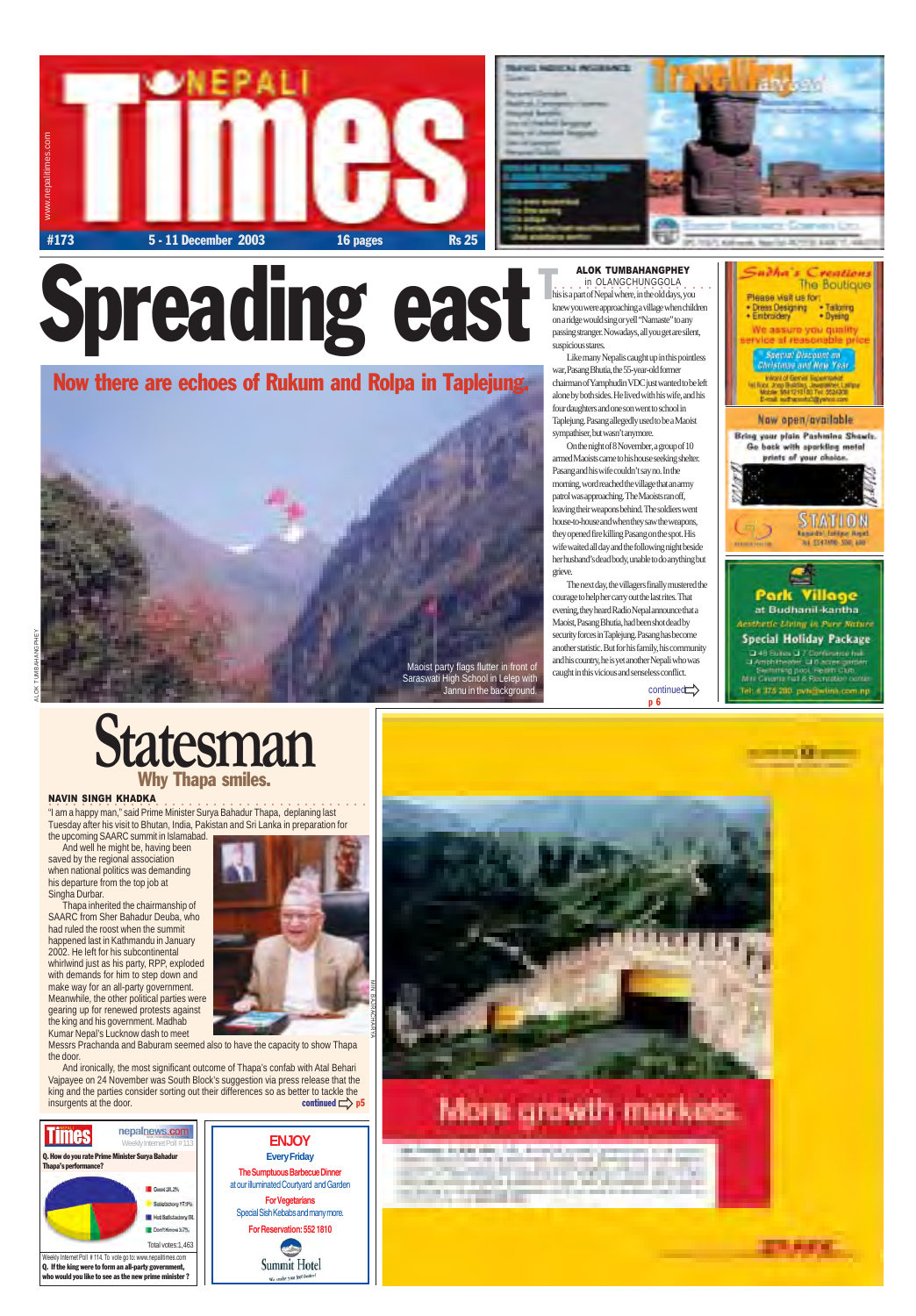Nepali Times is published by Himalmedia Pvt Ltd, Chief Editor: **Kunda Dixit** Desk Editor: **Trishna Gurung**, Design: **Kiran Maharjan** Webmaster: **Bhushan Shilpakar** editors@nepalitimes.com, www.nepalitimes.com Advertising: **Sunaina Shah** advertising@himalmedia.com Subscription: **Anil Karki** subscription@himalmedia.com Sales: **Sudan Bista** sales@himalmedia.com Sanchaya Kosh Building, Block A-4th Floor, Lalitpur<br>GPO Box 7251. Kathmandu, Nepal GPO Box 7251, Kathmandu, Nepal Tel: 01-5543333/ 5523845 Fax: 01-5521013 hted at Jagadamba Press, Hattiban: 01-5547018/1

• I want to thank Daniel Lak for bringing up the subject of the ubiquitous "aidwagon". Although there are many more important



**AIDWAGONS** issues to be faced in Nepal at the



Lak is right on track about these Aidwagons (Here and there, #172). It is an irony that people who drive SUVs to shop in Bluebird also preach about clean air and poverty alleviation. SUVs not only encroach the narrow streets of our cities and towns but also increase the administrative cost of Nepal's Foreign Aid/Grant that sustains our moribund economy!

#### *Manishi KC, email*

current time, I feel that you do raise some valid points that both INGO/ diplomatic workers and Nepali politicians would do well to consider. When I lived in Nepal as a student, the antics of the Pajero classes never ceased to amaze me. The very fact that such vehicles have been the subject of political corruption scandals in the past, should have been warning enough for Kathmandu's wealthier residents to be a little less ostentatious. In 2002, I lived in a block immediately behind the British embassy and could see into their compound from our roof. Water was

supplied to our building twice, at 4AM and 4PM. After two months,

> the water supply to Lainchour was cut off altogether. It took people 10 minutes to carry water from the communal pump in the neighbourhood. On the other side of the wall, we could see the entire embassy fleet of Land Rovers being liberally cleaned with pressure hoses (they were never even that dirty).

○○○○○○○○○○○○○○○○○○○○○○○○○○○○○○○○○○○○○○○○○○○○○○○○○○○○○○○○ ○○○○○○

**STATE OF THE STATE** *by* **CK LAL** 

As a British citizen, I felt rather

embarrassed by my attempts to explain this to my landlords: something about how the ambassador had to make a good impression and the vital importance of spotless vehicles to that end. At one point, I gave up trying and griped with them instead.

I know all these things are minor in comparison to what goes in Nepal, but it is important that foreign communities consider more carefully the effects of living like kings in Nepal and the longterm effect that this will have on how Nepali people view us.

#### *Edward Bowman, RCA South Asia*

#### **MONKEYS**

Friends of SPCAN (Society for the Prevention of Cruelty to Animals Nepal) is extremely concerned about the apparent decision of the Department of National Parks and Wildlife Conservation to allow biomedical research on monkeys in Nepal, and to actually provide researchers with monkeys from national parks managed by the department ('Monkey business', #171). The department is now

supporting the work of the Nepal

In the Geneva-based World<br>
Organisation Against Torture,<br>
better known by its acronym<br>
OMCT, reported last week that two boys he Geneva-based World Organisation Against Torture, better known by its acronym were arbitrarily arrested and tortured by police. Raju Lama, a 22-year-old garment labourer from Kathmandu and Manoj Rai, a 17-year-old student of the Nandi Night School at Naxal, were reportedly arrested and severely tortured at the Hanuman Dhoka district police office in Kathmandu.

> Natural Society, an NGO that cooperates with the Washington Primate Center. Monkeys are considered sacred and an important part of Nepal's heritage for a number of reasons. Monkeys are highly intelligent animals and maintain intricate social structures. They have complex emotional lives, caring for one another and showing love to their babies as we humans do to our children. Ethically, using monkeys in experiments that inflict mental and physical pain is unacceptable and unconscionable. Research illustrates that primate experimentation is no longer the 'gold standard' for study design.

Past experience has demonstrated that animalmodelled biomedical research yields results that cannot be safely applied to humans.

Nepal will not get credit for providing monkeys for biomedical research by maintaining outdated, unreliable and unethical methods for conducting studies. We are living in an era when ethics as well as state-of-theart study design are important

considerations when doing research. England maintains a complete ban on great ape experimentation. Recently, largescale public and professional protests in France halted plans for a breeding facility for experimental animals. India, after realising that its monkeys were misused for gruesome radiation experiments in the US, banned all primate exports in 1977. Global trends indicate a strong movement towards the abolition of experiments on primates. This is one of the reasons why it is increasingly difficult for American research centres to find sufficient research primates. The Washington Centre tries to find loopholes in the world's legal animal rights provisions and in Nepal (one of the few countries in the world still largely without such legislation) it has found ideal working ground. We strongly request the department and the Nepali government at large to demonstrate its commitment to enlightened and ethical research practices by halting commercial, biomedical research on Nepali monkeys. *Friends of SPCAN, Kathmandu*

onders never cease in the kingdom of the absurd. Last year, the kingtheed and ineptitude, haven't given the people a convincing argument why the greed and ineptitude, haven't given the people a convincing argument why the onders never cease in the kingdom of the absurd. Last year, the king fired an elected prime minister, saying in effect: "I'll do it my way." Since then, the leaders of the political parties who ruined the country with their same venal and vision-challenged chieftains should be put back in the saddle. We see no signs that they have mended their ways: just look at how they are jostling again for advantage in the race to occupy choice berths in the next national government.

First it was the EU representative, then it was the UN bosses in Nepal, followed by the German ambassador, and now we have the envoy from the Court of St James ('Interview', #171) joining the Euro chorus demanding democracy, human rights, ceasefire and peace. It should not be that hard to see that it is not the Nepali government which is obstructing the exercise of democracy and human rights in Nepal: it is Maoist terror.

The Maoists have slaughtered thousands of people in the most gruesome manner for their beliefs, thousands of people have been abducted and tortured, hundreds of thousands have been extorted and robbed, just as many have been forced to flee their homes and those unable to leave are cowering under Maoist terror outside Kathmandu city limits. It is the Maoists who systematically destroyed the VDCs and DDCs. They made it impossible for political leaders to visit their constituencies and it is the Maoists who are preventing the holding of democratic elections. And in the areas that they control, the Maoists don't allow free press, civil society





It may seem like it is too late, but we can still seize the initiative. The correction must begin with a step-by-step reversal of the process that brought us here, by relearning how genuine democracy works. After all, if the Nepali people have a say, no outsider will be able

Until two years ago, an allegation of this nature from an international organisation would have been a serious matter. It would have been raised on the floor of the house by raucous parliamentarians and street protests may have been triggered calling for the resignation of the home minister. There may have been outraged editorials and human rights groups would have taken up the cause with janjati activists perhaps launching a signature campaign.

None of this happened when the OMCT statement about Lama and Rai was released. The deafening silence is an indictment of our sagging morality, and a sad commentary as to how brutality has numbed us as a society about rights and wrongs. Nepalis have begun to accept that national institutions

#### Human rights and democracy are two sides of the same coin.

## Doing what is right

grain of truth in his allegations. In the initial stages of the insurgency, civil society not only failed to denounce Maoist killings and abductions, it went to the extent of condoning their tyranny by blaming the government for everything.

This is the reason civil society's voice of reason has very few takers even when violations these days are overwhelmingly by the forces of the state. Civil society leaders like Padma Ratna Tuladhar, Daman Nath Dhungana, Sindhu Nath Pyakurel and Birendra Keshari Pokharel failed then to recognise that a faulty democracy was a better guarantee of human rights than the most benevolent of dictatorships. After countless experiments with controlled regimes all over the world, it is clear that human rights and democracy are two sides of the same coin. One can't exist in the absence of the other. Democratic societies are less likely to violate human rights because abusive leaders can be removed by their own party, opposition parties can check, and even unseat, a ruling party that is reckless enough to permit violations. And civil liberties allow the media to be a tool in preventing and stopping repression. The challenge before international organisations in these times isn't limited to ensuring that the human rights situation in the country is better monitored.

Coercive forces must be made answerable to the people's representatives if they are to be made accountable for their excesses. As long as armed men remain under the control of a palace or a politburo, no amount of monitoring can make them exercise restraint. All universal values—gender equity, human rights, equalisation of opportunity, environmental concerns—spring from an abiding faith in the people. As long as the people remain marginalised, no other prescription is going to work. t





### $\mathbf 2$  editorial  $^{5$  - 11 December 2003 Nepali times #173

## LET ' S DO IT

UML boss Madhab Nepal slipped out of his house in Nepalganj at three in the morning last month to cross the border to meet the Maoist troika. There was bitter irony in the ensuing confusion of his security detail—a political leader ditches his armed police bodyguards to head off for a secret meeting with the leaders of a group that they are supposed to guard him against! Nepal doesn't even tell his own party colleagues what he is up to, whereas just about everyone knows through media leaks that the meeting is in Hotel Kapur at Lucknow, located (we might add) in a country that has actually labelled the group 'terrorists'.

We give up trying to make sense of all this. Maybe British special envoy Sir Jeffrey James, back in town this week, will have better luck figuring things out. He probably delivered more unsolicited advice to the people who heed it least—the Royal Nepali Army, followed by rounds of meetings with political party bosses, waving carrots and sticks. He may even try to mend fences with the king. Sir Jeffrey seems to have his work cut out, but we wonder if he shouldn't have his office closer to his line of duty, New Delhi for instance?

What have we brought on ourselves that we have handed over the destiny and decision-making in this country to outsiders? Human rights violations have become so serious they have set off international alarm bells. The palace and parties are so stubborn that foreign envoys have to step in to get them to patch up. We have made this crisis so intractable that Nepal is now being spoken in the same breath as Sierra Leone or Rwanda, a new disaster zone needing an outside fix. It is pointless blaming outsiders when we have utterly failed to solve our problems. The Maoists started us on this downhill slide and the parliamentary party leadership exacerbated it by playing with the fire of rebellion to settle political scores. An impatient king decided to solve things by throwing the baby out with the bathwater.

have very little respect for the Universal Declaration of Human Rights. In the name of fighting the Maoist insurgency, the state has now become a law unto itself. It took the direct presence of three very conspicuous European diplomats in dark suits to deter soldiers outside Singha Darbar from re-arresting leftist poet Purnabiram last month. Many others haven't been as lucky, an unaccounted number of victims continue to be in illegal detention and several have died in captivity without even being acknowledged by the detaining authority.

These days, if a youth is not spotted in the countryside for five consecutive days, people automatically assume that he has been a) killed in a staged encounter, b) 'taken away' by the Unified Command, c) abducted by Maoists, d) is hiding from the fear of both forces or e) has fled down south. The erosion of the rule of law began when Sher Bahadur Deuba was prevailed upon by the army to declare a state of emergency. Even at that time, many legal experts pointed out that there were enough provisions in the law and there was no need to sacrifice fundamental rights to protect the people from insurrectionists.

Deuba was later persuaded that putting the constitution in virtual suspension (by declaring a mid-term election, which couldn't be held for the same reason that warranted the imposition and continuation of the state of emergency in the first place) was the easiest way to get out of the scrutiny of rights activists. The slide gained further momentum in the wake of the October Fourth royal takeover. One of Deuba's favourite quips used to be that activists never failed to condemn government excesses while much more outrageous violations of human rights by the insurgents went uncensored. There was more than a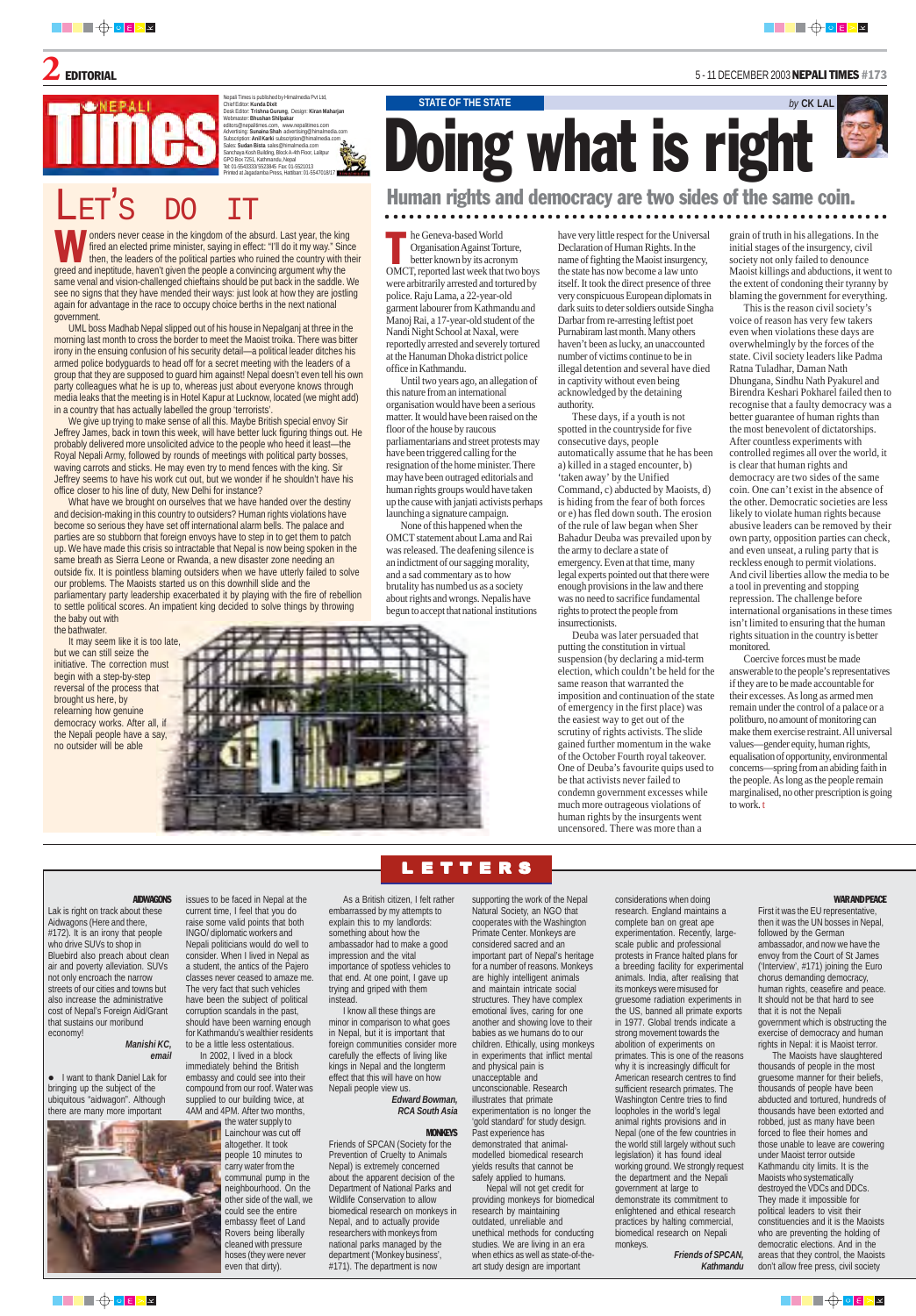NATION 5 - 11 DECEMBER 2003 NEPALI TIMES #173 3

he constitutional forces are still in disarray, the Maoists are not in the mood for concessions and, like his predecessor, Prime Minister Surya Bahadur Thapa has failed to persuade opposition leaders to join an all-party government. He says he wants to militarily soften the Maoists, and has vowed to hold elections.

Some are skeptical and fear their freedoms are endangered, but others see him as a skilled administrator and a source of stability. The question for this divided nation is: where do we go from here? Most people seem to agree that we should be headed towards multi-party democracy and not a return to partyless authoritarianism or a totalitarian communist republic. But they can't agree on how to get there. In the year after the king took over, the Nepali people showed remarkable tolerance towards two Panchayat-era prime ministers.

The fact that the country's transition towards democracy coincided with the rise of the insurgency raises some fundamental questions. The Maoists saw Nepal's feudal social structure as the singular source of chronic poverty and injustices, and an armed revolution as the only way out. To others, greedy politicians and their short-sighted vision (not the multi-party system) was the source of the problem. The Maoists exploited the people's apathy toward democracy. Pre-ceasefire data show that what started out as a small rebellion in the mid-western districts in 1996-1997 had by 2002 engulfed the entire country, with much of the rapid expansion taking place in the hills (see figure).

By being ready to sacrifice thousands of Nepali lives and dismantling national infrastructure, destruction dominated the revolutionary strategy. An extreme ideology and forcing the population to pay any price to further the cause began to



## **OPINION** *by* **ALOK BOHARA Humpty dumpty had a great fall**

overshadow the Maoists' initial genuine social concerns for the suppressed masses. An escalation of violence due to state counter-violence was inevitable, and ordinary Nepalis were caught in the crossfire-seen in the dramatic increase in the state's kill-ratio.

Of the more than 8,000 Nepalis killed so far by both sides, almost half have been non-combatants: farmers, teachers, students, businessmen, journalists. Human rights has become such a concern that foreign assistance is jeopardised. With two failed negotiations and two royalist prime ministers, and parliamentary parties sidelined, the prospects look bleak.

Since it was King Gyanendra who took the dramatic move in October last year to sack the prime minister, it is now up to him to find a way to extricate the country from this rut. It is also now clear that the leadership of the constitutional forces must be at the helm of such efforts. To that end, the revival of parliament may turn out to be a lot less costly proposition than conducting an election. High-profile killings of military and security officers are a reminder that any move towards election without first

forging an understanding with the Maoists may turn out to be a huge mistake. Does it really matter at this stage, therefore, what mechanism we use to chose our leaders? Do we really care, given the crisis of state? The rationale for the leastexpensive and least dangerous option is overwhelming. Especially since either way, the king will have adopted a device to transfer power where it belongs: to the peoples' representatives.

Any attempt to subvert democracy permanently in the name of security will actually have far-reaching consequences. Democracy, no matter how messy, is essential in inhibiting conflict.

An analysis of the empirical data from Nepal's 75 districts over the last seven years and a behavioural link with socioeconomic factors reveal interesting results. Communities with a higher level of trust and civic participation, as measured by an index of social capital, have been found to be less vulnerable to Maoist violence and the killings have been less pervasive. Similar results are found for the democracy index that was measured by the voters' participation rate and the level of successes of the smaller parties in garnering votes. The

Communities with a higher level of civic participation are less vulnerable to Maoist violence.



implication is that the current winnertakes-all system, where one or two parties dominate the political spectrum, is not particularly conducive to peace. Single-party dominated communities are likely to produce resentment and less communal harmony, making them vulnerable to social strife and conflict.

Similarly, communities which received a higher level of government grants on a per capita basis are less vulnerable to violence. Neglected areas with chronic poverty are more susceptible to Maoist violence. For example, of the 25 least developed districts, 17 are hotbeds of Maoist insurgency. Only one of these is in the east, and it is interesting that during the last 12 years the country was ruled for almost 10 years by elected easterners.

Reforms to bring about regional balance must therefore form the backbone of a future resolution by devolving fiscal and political power to regional governments. These could be given financial incentives to develop, for example, hydropower in their regions, and allowed to retain half the proceeds to create a trust fund to spend on local development.

The bottom line is that all the constitutional forces must unite to assess their last 12 years and work towards more genuine democracy with better safeguards for the rule of law, good governance, economic freedom, free speech and social justice. Internal democracy and financial transparency within the party is as important. Liberal democracy will require the monarch to make concessions and stay inside the constitutional boundary and remain a symbol of unity. The political leadership, for its part, should show a new commitment to the national interest and accept reforms to devolve political and economic power to the grassroots.

This is the middle ground that the parties need to push to counter the extremism espoused by the revolutionaries as we work towards a new peace process, perhaps this time with the help of the United Nations and other international bodies. t

Alok Bohara, PhD is professor of economics, University of New Mexico, and this article is extracted from a paper to be presented at the *International Studies Association Convention* in Montreal next March. bohara@unm.edu

or human rights—they rule by

instilling fear. However, none of the self-serving votaries of democracy and human rights have ever felt it necessary to censure the Maoists in clear and unambiguous terms for their deeds. If it is their policy to treat the Maoist rebellion and the government's measure to contain it as moral equivalents, shouldn't the Europeans at least call on the rebels to lay down their arms even as they threaten, harangue and demoralise the government? Should or should not the Nepali government seek to defeat the Maoists so that killings can stop, democratic elections can be held, and people can live without fear and exercise their fundamental rights to life and liberty?

On the one hand Bloomfield says, "Maoists must not be allowed to win through violent means" and in the same breath adds, "The cost of trying to achieve a military victory or even forcing the Maoists back to the negotiating table" as inadvisable. The UK emissary goes on to make a grandiose claim: "We are attached to the observation of human rights and the British are knowledgeable

about how wars of this nature can

be successfully won...we do have a lot of experience around the world." In the process of creating the empire where the sun never set, the British sure learnt a lot about fighting and winning. But to imply that those conquests were somehow for the love of human rights is rather preposterous. Hopefully the people in Ireland will not read this.

As far as military operations in a complex guerrilla war go, the Royal Nepali Army has done a commendable job in respecting the rights of non-combatants. Although there have been thousands of civilian casualties (some of that very wilful) in Iraq and Afghanistan, none of the British, American or any European soldiers have been brought to justice. The Royal Nepali Army, on the other hand, has taken legal action against a number of officers and soldiers for their misconduct against civilians. Perhaps the European emissaries ought to try their human rights prescriptions on their own and the US military before they try peddling it in Nepal. *Jack Shaw, by email*





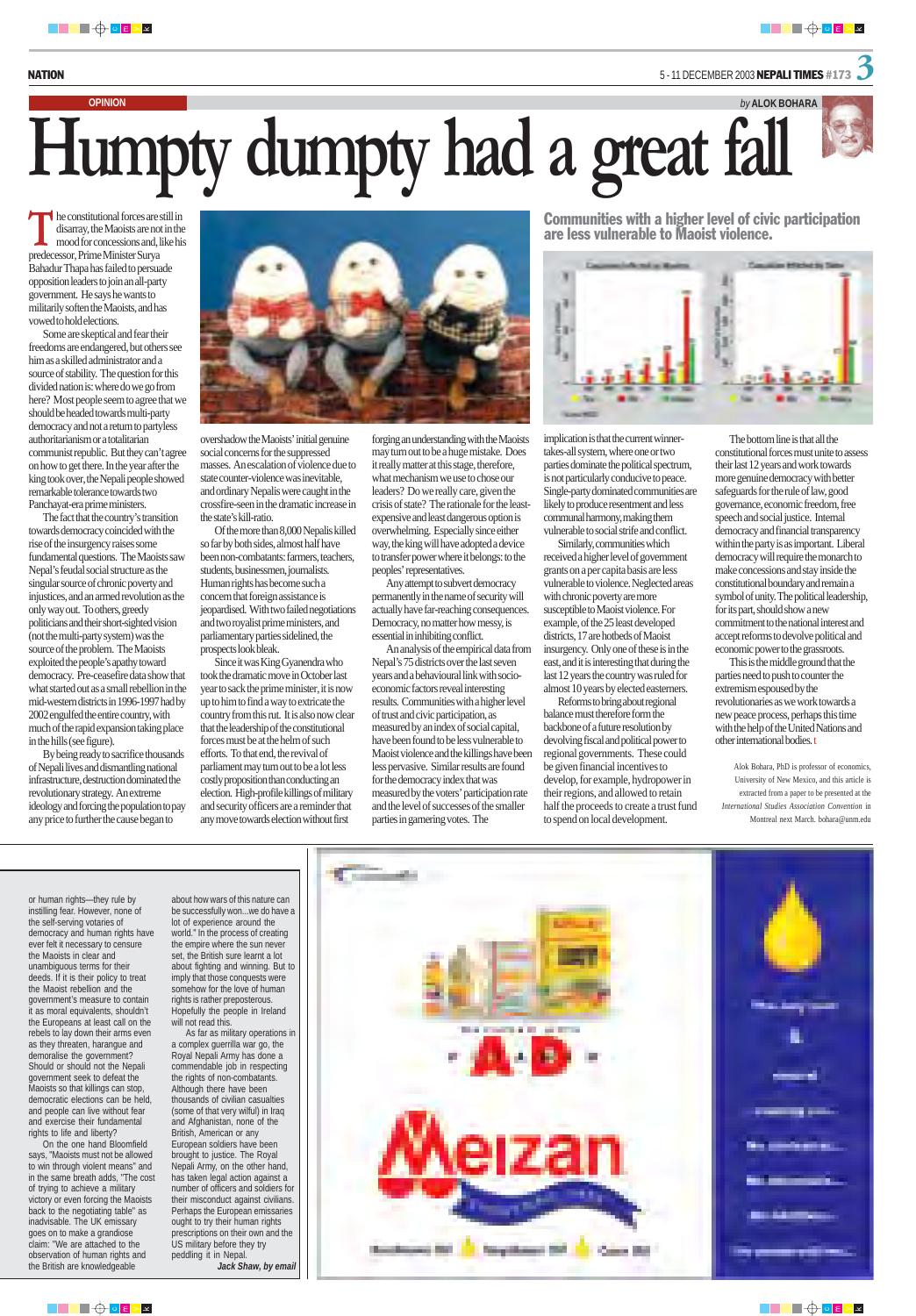#### **HERE AND THERE** *by* **DANIEL LAK**



casualty count, the toll of dead and wounded. Thus we have, almost as a mantra, the notion that Nepal's civil war has left around 8,000

**CO** thousand Iraqis are said to have died in the Anglo-American<br>lead invasion of their country earlier this year. A similar<br>number of Afghans died in bombing by the US after the 9/11<br>attacks in New York City. About 2,800 people dead in the past seven and a half years. Several thousand Iraqis are said to have died in the Anglo-American lead invasion of their country earlier this year. A similar number of Afghans died in bombing by the US after the 9/11 bit of terrorism. And so on.

Horror then, is quantified. It's a number, something we can easily deal with. Yes it's appalling to ponder that number itself. Eight thousand Nepalis who might otherwise be leading productive lives, raising families, having fun. Iraqi civilians who probably hated Saddam Hussein more than any American, now reduced to cinders and dust in the crater of a "bunker buster bomb". Nameless Afghan farmers and bazar merchants forgotten by all save their families. But numbers are easily forgotten.

An exception of course, is the World Trade Centre, Pentagon and Pennsylvania plane crash victims—thanks to the American media, we know a lot about these people. That crisis was deliberately personalised because everyone in North America, and in many other parts of the world, felt that the al-Qaeda attacks were personal, they were aimed at the innocent, and that includes all of us.

But I'd like to suggest that all violence is aimed at everyone, no matter how righteous its perpetrators, so we should know more about victims than the number of them. Who are these 8,000 Nepalis who were killed since the Maoists started their 'people's war' in February of 1996? We know of some of them, the higher ranking among them, and those who were killed in Kathmandu. They got their names in the papers. Occasionally a local stringer

#### We should know more about victims than their numbers.







wo years ago, when<br>flashfloods devastat<br>fields near Hetauda flashfloods devastated his fields near Hetauda, Ram Sharma thought he had lost all. The 60-year-old farmer had no food, no land and no hope of supporting his wife, sons and grandchildren.

> What we don't know anything about is the vast number of  $\frac{8}{2}$  people in this country who have died. Ninety-five percent or more of this death toll of 8,000 are faceless, nameless, to most of the country. We are told on a daily basis that 22 Maoists were killed here, 17 there, a dozen or so in separate incidents in the east, west, north, middle hills and tarai. But we never, ever find out who these people are. We never get to ask crucial questions that could determine the outcome of this war. So let's draw up a list in the interests of peace, a series of questions that civil society should ask the security forces every time they announce so many rebels killed and leave it at that.

"The start-up investment is very small and the technology is indigenous," says Nakul Debkota, a student of the nearby Basamari village. "If there is money for motor-driven mills, there is no reason why we should not revive *ghattas*." Fellow-student, Sunil Lamichhane agrees: "This ancient tradition has not just survived in modern times, but it is still useful and provides a living."

- 1) Who are the dead? Their names, ages, places of birth and residence.
- 2) What were the exact circumstances of their deaths?
- 3) What do their families say about them? Were they known to be Maoists?
- 4) If so, how did they come to be rebels? This is a key question.
- 5) What has been the impact of their deaths on family, community, perception of the rebels, government and situation as a whole.
- 6) Could this situation have been resolved without violence and if so, why wasn't it?

All fairly simple questions to answer, really. But I have doubts that they'll be addressed in the current climate of confusion, fear and militarisation. The world is getting worse, along with Nepal. We're losing

our humanity, reducing conflict to an accountant's ledger and leaving morals in the hands of men with guns. The media is losing its ability to see

past the press release or the offer to "embed" in the latest bit of state sponsored violence.But a few simple questions answered truthfully could

just start to change things for the better. t

## $4$  NATION 5 - 11 DECEMBER 2003 NEPALI TIMES #173 **Getting out of grinding poverty**

Suddenly, Ram hit upon an idea: why not use the same water that destroyed his farm to set up a ghatta waterwheel to grind maize and produce flour? All he needed was a tree trunk for the runner, some timber to craft the turbine wheel, a stone grinder and a convenient stream. Soon, his water mill was ready and villagers found it easier to grind their corn and wheat nearby instead of travelling miles to reach a diesel mill in town. His business boomed and today Ram makes Rs 2,000 a month from his *ghatta*. Says the ever-cheerful farmer: "Good thing I had the idea when I did, and there was this traditional knowledge that was passed down from our ancestors."

> $\exists$  in Dadeldhura or someplace else will add detail to an otherwise sparse report of someone shot by Maoists or army. Those names are  $\geq$  soon forgotten. MOHAN MAINALI

Across Nepal, this simple but effective water-powered technology is being rapidly

replaced by diesel and electric mills. Wherever roads have reached remote areas, traditional *ghatta* owners have lost their jobs to the march of time. But as Ram Sharma's experience shows, small is still beautiful. The *ghatta* is still the simplest, cheapest and most convenient way for farmers to earn a living.

NARESH NEWAR in MAKWANPUR<br>......

You would expect young college students like Nakul and Sunil to be infatuated with modern technology, but they seem to think it is their community's duty to preserve *ghattas*. "Just because we are in a hurry to keep up with these fast times, there is no reason to

abandon what our ancestors left us. If we don't preserve what we have, future generations will see *ghattas* only on television," says college student Dhruba Debkota. They are not saying this for effect, the students seem to genuinely believe what they say.

There are four *ghattas* in Basamari, all of them do a good trade. Competition has improved services and brought prices down for ordinary villagers. Despite having their *ghattas* washed away by the Rapti during the monsoon, the owners rebuild them annually. Demand for flour is high and the owners make a regular income. We saw school children carry sacks of maize to the mills before school. The flour is ready to take home in the evenings.

Water mills often raise the problem of sharing water between mill owners and farmers but at Basamari the villagers managed to sort their disputes amicably. The *ghattas* are allowed to channel water since, the farmers reasoned, the mills don't actually expend the resource as much as use its energy. "We also managed to convince the villagers that *ghattas* wouldn't affect farming as long as we make them upstream from their farms," says *ghatta*-owner Hari Sharan Karki.

Creeping urbanisation from nearby Hetauda and the proliferation of diesel and electric mills has meant that many busy villagers are going to town take their grain to town. "People are busy on the

Traditional water mills survive the test of time.



farm or in the office and don't have the patience to wait so they choose to take their grain to electric mills," says Rajesh Upreti, owner of an electric mill. Although charges for the traditional *ghattas* are cheap, they are time consuming. What takes an electric mill a few hours is often a full days work on the old water mills.

In time, villages like Basamari could become like Handhikhola where ghattas are being replaced by the offerings of urbanisations. But all is not lost. Traditional *ghattas* can now be made more efficient by upgrading the turbines. One of the organisations specialising in *ghattas* is the Centre for Rural Technology (CRT) that has designed *ghattas* with Improved Water Mill technology. The main upgrade is changing the traditional wooden runner with a hydraulically-designed penstock pipe and replacing the wooden paddles with cup shaped blades. This increases its operational efficiency and makes it useful with additional tasks like hulling, electricity generation and oil-expelling.

Dil Maya Tamang has been running her *ghatta* for the past 18 years and is the only one with an improved water mill in Basamari. For the last two years her income has improved and the efficiency of her mill has more than doubled. "I used to grind only three *pathis* in one day. Now I can finish seven *pathis*," says Dil Maya, who is helping other women try out the new mill. "I'm not greedy, I want other women to benefit and become more independent too.".

But for Ram Sharma, even an old *ghatta* is still good

enough. Despite his age, he walks for hours with a 50kg sack of flour on his back to sell at Hetauda for a Rs 50 profit . "I wish the *sahus* paid me more, but at least there is some cash," he says.

Shop owner, Kedar Shrestha is a regular buyer and is very impressed with the quality of flour from traditional mills. "Make sure you bring more and early in the morning," Kedar tells Ram. His customers all prefer *ghatta* flour, "It's clean and keeps better." t





in town. Dil Maya Tamang inside

her improved water mill with her husband. A traditional water mill in Basamari.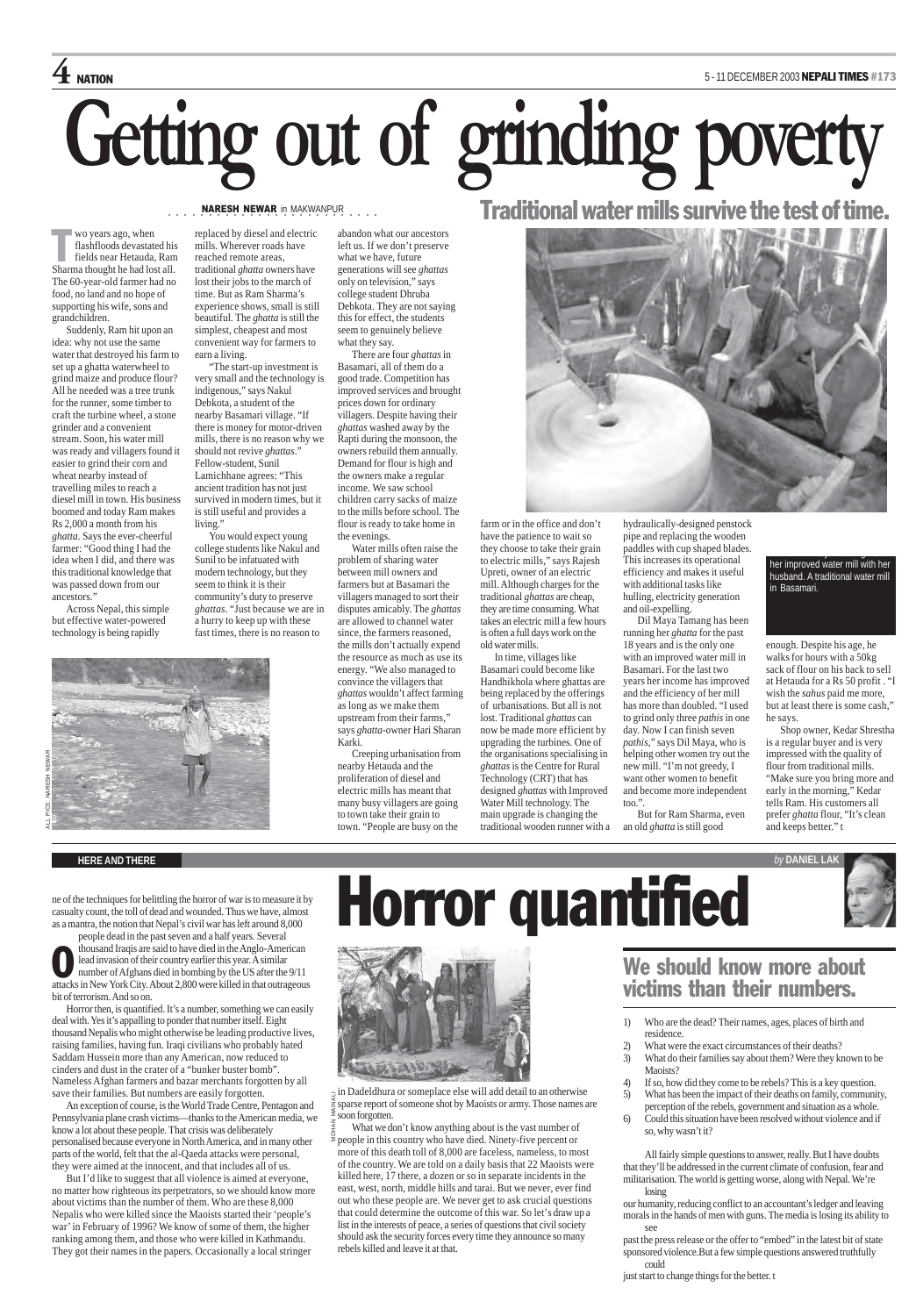#### **DOMESTIC BRIEFS**

The improved water mill is an upgraded version of a traditional water mill (TWM) that converts hydropower from water into mechanical power. The two upgraded versions are the improved *ghatta* (IG) and Multi Purpose Power Unit (MPPU). The mechanical power generated by the IG and MPPU is used mainly to process local agricultural produce, generate micro-level electricity and pump water. Twenty kilograms of cereals like maize, wheat and millet are ground in an hour by a IWM and 65-90kg per hour with a MPPU compared to just 15kg in a TWM. The power output can range from 2 to 5 kilowatts and machines like a rice huller, oil expeller and dynamo can be fitted easily. The small-scale cottage industry can run a wood saw, planer and looms.



In upgraded mills, metals replace all wooden parts like paddles, shaft, chute or penstock pipe and the hopper. A wooden vibrator is replaced with a metal-gated regulator. The grinding stones are replaced with artificial caststones. These improvements make the water wheels last longer.

A traditional water mill can be upgraded to the improved *ghatta* by two workers in a couple of days. It can be made with the same set of tools used for making the traditional style. Iron parts can be fitted with regular hand tools. MPPUs can be manufactured in an urban workshop in 15 days and installed on site in a week by two people.

- $\bullet$  Appropriate teaching qualification
- Experience of teaching in English medium to an International curriculum

Efforts to improve traditional *ghattas* was started nearly 36 years ago by Swiss engineer Andreas Bachmann who worked with Nepali small-hydro pioneer Akal Man Nakarmi. Several organisations and manufacturers like Centre for Rural Technology, Kathmandu Metal Industries (KMI) and Nepal Yantra Shala (NYS) Energy have followed up on the technology and improved around 400 *ghattas* so far all over the country.

 $\ldots$   $\ldots$   $\ldots$   $\ldots$   $\ldots$   $\ldots$   $\ldots$   $\ldots$   $\ldots$   $\ldots$   $\ldots$   $\ldots$   $\ldots$   $\ldots$   $\ldots$   $\ldots$   $\ldots$   $\ldots$   $\ldots$   $\ldots$   $\ldots$   $\ldots$   $\ldots$   $\ldots$   $\ldots$   $\ldots$   $\ldots$   $\ldots$   $\ldots$   $\ldots$   $\ldots$   $\ldots$   $\ldots$   $\ldots$   $\ldots$   $\ldots$   $\ldots$ safe abortion is contributing to at least half of all pregnancy-related deaths in Nepal where the maternal mortality rate is one of the highest in the world. The Centre for Research on Environment Health and Population Activities (CREHPA) says in their new report that a large number of Nepali women are still unaware of their right to terminate a pregnancy although the bill to legalise abortion was passed by parliament in March 2002. It also said fewer women than men were aware of the abortion bill but a greater number of those surveyed supported abortion.

The improvement has brought about positive economic and social benefits: increase in income, employment opportunities and better time management. With its capability to generate electricity in rural areas, establishing small-scale cottage industries has become possible. More time is saved, helping to serve more customers during seasonal peak periods and last longer than traditional *ghattas*.



### NATION  $5 - 11$  DECEMBER 2003 NEPALI TIMES #173  $\overline{\textbf{S}}$

## Upgrading the old

We are looking for a full-time or part-time teachers of:

| German                      | (11-18 Yrs old) including IGCSE and AS level |  |  |  |
|-----------------------------|----------------------------------------------|--|--|--|
| Art                         | (11-18 Yrs old) including IGCSE and AS level |  |  |  |
| <b>Physics</b>              | (16-18 Yrs old) AS level                     |  |  |  |
| Mathematics (11-13 Yrs old) |                                              |  |  |  |

These posts are available from **August 2004**

#### **MINIMUM REQUIREMENTS**

**CO**<br>"Religion plays an important role in fighting the social stigma attached to people who have HIV/ AIDS," says college student, Rita Shrestha, who believes that activism should take a new direction against the epidemic. Public awareness should not be limited to just street campaigns but can be more effectively used by religious leaders to reach out to their communities. "Our priests should be involved in educating the community about the disease as people take them very seriously," says Shrestha, who represented Nepali youth at a conference, South Asia Inter-faith Consultation: Young People and HIV/AIDS, held here in Kathmandu.

> Please send C.V. and letter of application by **9 January 2004** to:

#### The Principal

Kathmandu International Study Centre PO Box 126, Kathmandu, Buddha Nagar, Naya Baneshwor Email: admin@kisc.edu.np

#### KATHMANDU INTERNATIONAL STUDY CENTRE

#### $\Rightarrow$  from p1

**ONLY SHORT LISTED CANDIDATES WILL BE CALLED FOR AN INTERVIEW DURING THE WEEK OF 19-23 JANUARY 2004**

#### **TEACHERS WANTED**

Courtesy: Mini Technology by BR Saubolle and Andreas Bachmann, 1978 Sahayogi Press and New Himalayan Water Wheels by Andreas Bachmann and Akal Man Nakarmi, 1983)

#### Ignorance is death

The law permits women to abort a foetus during the first 12 weeks of pregnancy if her life or health is in danger and in cases of rape, incest and foetal impairment. Before abortion became legal, conviction on abortion charges meant long years of incarceration since abortion was considered the same as infanticide. Most women were sentenced to 20 years, denied legal representation and accused of other violations. CREHPA said lack of awareness has dire consequences for women who, fearing arrest, opt for unsafe but anonymous abortions that lead to health complications and often, death.

The opinion poll conducted by CREHPA in 10 major cities from all over Nepal interviewed about 50,000 people in the 18-30 age group.

#### Religious allies

A delegation of 140 youth, religious leaders and religious groups from Buddhist, Muslim, Christian and Baha'i communities around South Asia met in the city to discuss their response to the HIV epidemic in the region. "Religious leaders are in a unique position. They are listened to. This is an important anti-AIDS initiative that could have significant results in combating the epidemic," says Sadig Rasheed, regional director of Unicef South Asia. It is



estimated that South Asia is home to 5 million people living with HIV/AIDS and the disease is spreading widely in all eight countries due to the lack of knowledge, denial and stigma, an uneven health infrastructure and social behaviour.

One of the serious concerns raised was the cultural and social pressures that prevents the afflicted from seeking treatment. "Stigma and prejudice ostracises those in need of compassion," says Rasheed. With 1.25 million children and young people living with HIV, Unicef is encouraging youth to work as activists by raising awareness and reaching out directly to communities, both adult and young. "When I return home, I want to organise awareness programs in the villages and towns with the help of my friends," says 16-year-old Raviraj Dugar from India. Prabudha Dayama, a schoolboy from Mumbai, wants to see religious leaders shaking hands and counseling their communities. "They can help to moderate the inner conscience of their people. They can help to talk about AIDS in public, which can reduce social stigma," says Dugar. In the Indian state of Maharastra, 200 schools have introduced AIDS Prevention Awareness Program (APAP) for senior students as a compulsory extra-curricular course. "I'm sure that youth in Nepal will make a difference and bring a new kind of activism by encouraging religious leaders to work with us," concludes Shrestha.

#### For the girls

○○○○○○○○○○○○ ○○○○○○○○○○○ The Indian government has sanctioned Rs 8.20 million for the construction of a girls' hostel, the Nepal Bharat Maitri Kanya Chhatrabas, at Panchthar Multiple Campus at Phidim. The Indian Ambassador Shyam Saran laid the foundation stone for what is hoped will become "an enduring symbol of the friendship between the two countries" according to an embassy press release. The need for a girls' hostel has long been felt by the local community and its construction will go a long way in improving the educational infrastructure for the people of this district.

South Asian youths lighting a lamp of hope at Swayambhunath.

For all these pressures, Thapa said he was happy when he came down the ramp at Tribhuban International Airport. Does the prime minister know something the rest of the polity does not, which may explain his hilarity?

It could be the inability of the political parties to generate momentum amongst themselves or among the public for their agitation against '*pratigaman*', more directed against Narayanhiti than Singha Durbar. A meeting to consider the future course of the agitation could not happen Thursday. Actually, the parties were supposed to finalise the 10<sup>th</sup> round of their agitation two months ago.

"The parties are quite undecided," concedes senior and maverick Congressman Narhari Acharya. "We have only been reacting. We do not have any concrete plan to move ahead united."

The parties remain befuddled

because the Maoists are still the larger enemy and a decisive showdown with the king may simply benefit the rebels. They do not like the army's increasing presence in national affairs but they fear the Maoists' unchecked spread across the hills and plains even less.

For thus having shown considerable flexibility, the parties would certainly like to see some reciprocity from the palace. But King Gyanendra has kept his cards close to his chest. No one knows whether his continuing aloofness from the political parties is a calculated move or whether he, too, is hemmed in by having granted executive powers when he appointed Surya Bahadur prime minister, a facility apparently not available to his predecesor Lokendra Bahadur Chand.

Some top politicos even believed that the RPP's move, led by president Pashupati SJB Rana, would have helped bridge the gap between the parties and

the monarch. After all, the demand of the RPP was an all-party government, which is what the UML and the Congress have been demanding of the king.

But nothing happened. The palace re mained inscrutable, while Thapa thumbed his nose at his party president and added an uncouth remark (about Pashupati's lineage) to boot. And then he went on his SAARC jaunt.

So, almost appearing to be enjoying himself, Thapa seems to believe he is secure and that the Sword of Damocles that others see dangling is just not there.

Perhaps feeling equally out of the loop with the army, king and Thapa arrayed on one side, the Maoists have begun sending feelers out to the political parties. Rebel ideologue Baburam Bhattarai has spoken of a strategy to forge an alliance

with the parties to oppose "the regression". He admitted the meeting with UML's Nepal had the same agenda.

The choice between reconciliation with the king or an alliance with the rebels may be no choice at all. But they are reduced to waiting at the gate of the palace for the next royal move.

And so, as usual, all eyes are on Narayanhiti. A source close to the palace conceded, speaking to us, "Even His Majesty is under increasing pressure from donors and foreign powers to take initiative for an all-party government."

But if the smile remains on Thapa's face in the days to come, it would be fair to say that even the palace has been checkmated by the wily man from Muga\*. For the moment that is. t

\* Muga, village in Dhankuta District overlooking the Arun river, from where the prime minister hails.



## **The next royal move**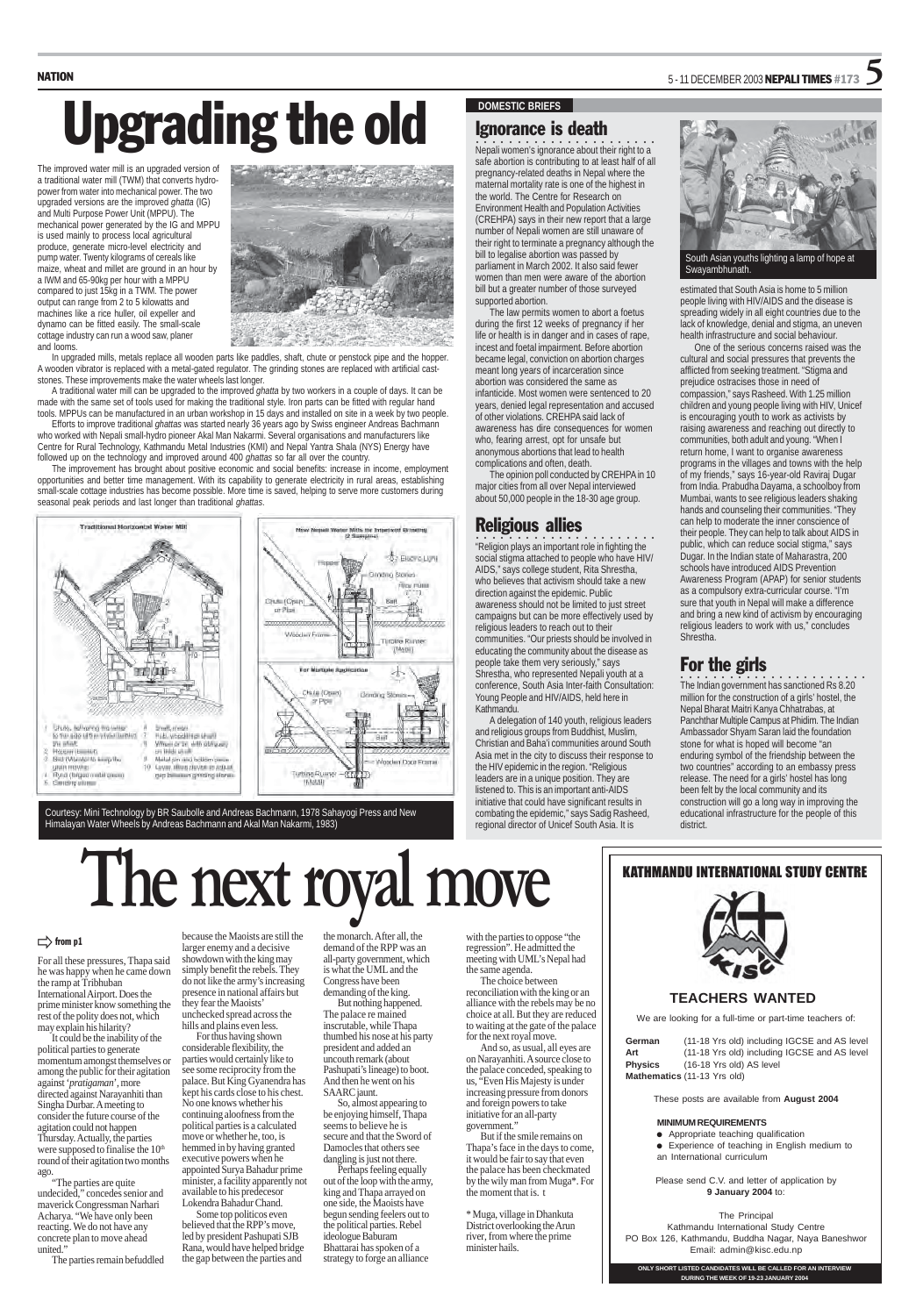Three years ago, Taplejung was untouched by the insurgency and had a bright future ahead. The infusion of remittances from soldiers and workers abroad was making a visible difference to living standards, and local elected officials had started improving health and education.

Farmers were farming cardamom, and the cash crop was bringing in up to Rs 450 per kg. The Kanchenjunga Conservation Area Project (KCAP) initiated by the World Wide Fund was promoting ecotourism as a way to raise living standards and conserve the region's biodiversity around the world's third highest mountain.

It was just when the future was getting rosy that the Maoists arrived with their alternative vision of a free, classless society. The Rai, Limbu, Sherpa and Gurung villagers were far too busy making a living in this rugged land to understand. First, the Maoists started taxing cardamom farmers, and took

away 5kg of every 100kg harvested as 'donation'. A few farmers were threatened and punished for their reluctance to pay this new tax.

As Maoist activity spread and after the ceasefire broke down in August, things worsened. The Maoists are active outside the district headquarters, and people like Pasang pay with their lives. Navin used to own a shop in his village of Sanwa. Three years ago the police came looking for him. When they didn't find him, Navin tells us, they beat up his wife so badly she nearly died. "I had no other choice," Navin tells us simply. "I joined." Several villagers standing around nod their heads as they listen. This is just one of many stories of brutality perpetrated by security personnel in these remote mountains.

Later, in the privacy of their homes, people in these remote villages speak in hushed tones of the '*Junglis*', the name they use for the Maoists who descend into the village in the cover of darkness

and force subsistence farmers to give them food and shelter. The Maoist leadership, wherever they are, may give directives to its cadre, but up here in the northeastern corner of Nepal there are other rules.

When 79-year-old Prabahang Kedem of Thinglabu refused to give Maoists the 'donations' they asked for, they tortured the old man and slit his throat. His nephew was forced to watch the execution. A week later, the party leadership denied involvement in Kedem's execution. Many villagers can't imagine who else could have carried out such a brutal act.

The Maoists officially claim to raise only minimal donations from trekkers and insist it is totally voluntary. Even though receipts are given, tourists on the Kanchenjunga trail told us extortion is arbitrary. In Yamphudin a group of 14 British trekkers were looted of everything including clothes, tents and money. They were

helped back to Taplejung headquarters by locals. The incident here was so serious that it warranted a statement from Maoist spokesman Krishna Bahadur Mahara denying party involvement and promising an investigation.

As it is, the Kanchenjunga region which gets fewer trekkers than other regions, was just beginning to reap the benefits of being declared a "Gift to the Earth" by the government under WWF's Living Planet campaign. But incidents like these will affect next spring's tourist season unless there is a dramatic improvement in security. Senior KCAP staff have been unable to go to the field. Villagers along the trail who were hoping that the income from trekkers would see them through the bad times are getting desperate.

> Taplejung is settling down for another winter. It's too cold for the Maoists and they are coming down from villages up higher. The police post at Olangchunggola was burnt down two years ago, and the old customs post is abandoned. The border is only a day away and trade goes on. A kilogram of rice brought from Taplejung costs Rs 290 here, while rice from Tibet costs Rs 90. The irony is the latter is actually from Hetauda and was exported to Tibet via Khasa. There is one bright spot in the horizon: a hydropower plant brought here nearly a decade ago has finally started working. Only a few houses in Olangchunggola have electricity because the army doesn't allow electric wire to be brought here. As darkness falls, the people lock their doors and hope the Maoists won't come calling. Day will bring little relief. t

They have a saying in these parts that when two bulls fight it is the calf that gets trampled. The Maoists come by night and force



### **6** NATION 5 - 11 DECEMBER 2003 NEPALI TIMES #173



villagers to provide food and shelter and the security forces come by day and punish anyone who help the Maoists. Most villagers have learnt to live with the Maoists. They are willing to give food and shelter in exchange for what little measure of peace they can get. But they are always scared when the soldiers come because then they find themselves trapped in the middle.

## from  $\Rightarrow$ **Yoke of terror**



Locals told us the soldiers suspect everyone of being a Maoist and beat them up if information is not given. "When we know the army is heading our way, we know we're in trouble," one resident of Hellok village told us. "The Maoists came here when we were away during Dasai and wrote a few slogans on the school walls and raised their flag in the village, but they have not threatened us," says the headmaster of Saraswoti High School in Lelep.

From what villagers tell us, it looks like indiscriminate harassment of locals could drive them to the Maoist fold. One villager talks of how the soldiers came and emptied the granary of an entire village, another woman's sewing machine was broken and a group of KCAP staff nearly got shot at by jittery soldiers on patrol.

But this does not mean the people are willingly joining the Maoists. There is a deep-seated resentment of their methods, and despite efforts by the cadres to set up their local peoples' government, there has been little success. "So far, we have given them one excuse or another, but I don't know how long this can go on," says one village elder, who did not want to be identified for fear of reprisal. Lelep's population consists mostly of Sherpas and the Maoists have tried hard to gain their confidence. But the activities of their own militia has weakened the political work. They have tried to make up by maintaining trails, repairing bridges, banning alcohol (except the warm millet drink, *tongba*), and petty thieves and criminals are severely punished. In Tapethok a thief who stole from offerings meant for Pathibhara Debi, Taplejung's protector deity, was publicly punished. But this is

still not enough.

Rebel recruits are either those who have suffered from atrocities at the hand of the security forces or teenagers brainwashed by the glamour of a gun. "We don't force them to join us," says a Maoist in Chiruwa who calls himself Sandip. "We give them lessons on politics and tell them about the feudal system we have lived under for the last 250 years. It's up to them to join or not." Some cadre in Sandip's group don't look older than 13. Most don't know what 'feudalism' means when we talked to them. We ask Sandip about the future of these underage recruits. "The party will take care of them," he says without hesitation.

In villages people listen to the weekly army program on Radio Nepal that usually features interviews with Maoist defectors and how the army is helping locals. Most villagers we met found it hard to believe that this is the same army they see on the trails. "Who are they trying to fool?" asks a villager finishing his dinner at 7PM by the dying embers of a fire. He is used to going sleeping early, there is no telling who might turn up at the door if a light is still on.

From l-r: All quiet in the village of Sinwa where two Maoists who had come to exchange their recently purchased shoes were shot dead by security forces on 7 November. Members of the 32-strong Sattelung Mothers Group in Hellok. A Maoist slogan on a wall in Sinwa reads, "End the nationwide murder and terror by the Royal Nepali Army."

# ALL PICS: ALOK TUMBAHANGPHEY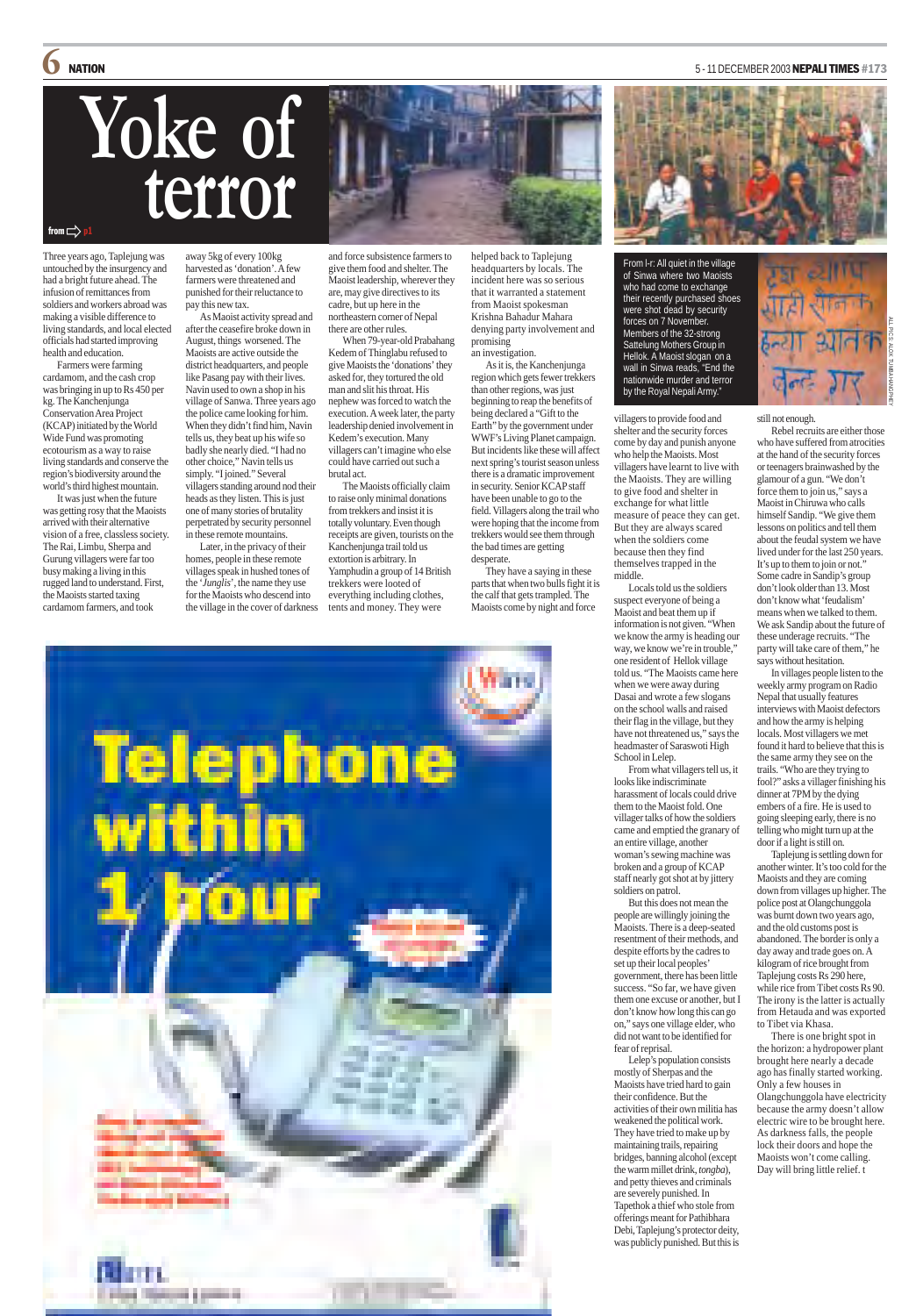he last month has been a nightmare for anyone travelling with Royal Nepal he last month has been a<br>nightmare for anyone<br>travelling with Royal Nepa<br>Airlines Corporation (RNAC). A

schedule marred by cancellations is more than just a pesky nuisance, but one has to agree with this snide remark overheard in an international airport: "What can you expect of an airline with one-and-a-half aircraft?" So while Nepal Tourism Board and private tourism entrepreneurs do the hard sell of Destination Nepal through promos and sales blitzes in India and abroad, the national carrier is spending more time grounded than in the air.

The RNAC has long been dogged by controversy and corruption ('Royal Nepal and Corruption', #22) and the Beed sees distinct parallels between the parastatal entity and the state of the nation. There are whispers that the cancellations were 'created' to support the case for a new aircraft, but the problem does not lie in merely having new planes—though it would be nice for longhaul RNAC flights to have personal entertainment centres à la better international fleets. Wonder what went wrong

with governance and flourishing institutions postdemocracy? Look no further than RNAC. Once a profitable airline that made enough

money to pay the foreign exchange lease rentals on their Boeings, today its fleet is less than half of what it boasted 15 years ago. The politicians milked the cash cow, bureaucrats and employees had their share too and of course monetary

> The solution is simple enough. Let in a strategic partner. Give RNAC enough finances and smart people at the helm. It will succeed. So what if bigger international players are not interested? We will be content with formidable regional players. We have always tried to find a perfect solution, let us start with a good one. t

subsidies in the form of jobsfor-life bloated expenditures. Financial discipline became a foreign notion with audits that never took place in time. And the game of musical CEO chairs at Royal Nepal was rivalled only by that of the prime ministerial *kursi* race.

### **BIZ NEWS ECONOMIC SENSE** *by* **ARTHA BEED** Royal Nuisance Always Cancels The Beed suggests a shake-up of national proportions.

Perhaps setting RNAC in order will send the right signals to the people ruining the country, irrespective of who is in power or what system should be ruling. They both need a good shake up, the former not the least because 1,000 employees per jet is ridiculous!

If the numbers are any indication, tourism is definitely on the upswing. Arrivals by air are up by 45 percent this November compared to last year, totalling 29,011 visitors, according to the Department of Immigration. Indian and third country visitors both increased by 26 and 51 percent respectively. In a bid to lure more Chinese visitors, the government recently began a visa on arrival policy for our increasingly well-travelled neighbours to the north. According to Nepal Tourism Board (NTB), Nepal's image as a safe destination for tourists has improved due to NTB sales and promotional missions conducted in tandem with airlines and the private sector.

**Perhaps because of the great digital divide, it's always** more heartening when one of ours wins an award in the field. Last Saturday, Sanjib Raj Bhandari, the CEO of Mercantile, was awarded the ASOCIO ICT Award of Excellence by Asian-Oceania Computing Industry Organisation, ASOCIO, at Hanoi in Vietnam. ASOCIO is the largest and the most prestigious ICT

> A strategic partner that knows how to run an airline must be roped in. Political appointees who are hardwired to hand cuts to their masters will not do. While they're at it, a core group should look at revenue potentials that already exist. More than 70,000 seats are available in terms of agreements that we have with various countries—a plus for any investor. The airline should opt out of the domestic routes

and leave that to private operators. However, regulations must be put in place  $\frac{1}{2}$ for private airlines to fly lowmargin, non-commercial routes. It's not strange that several businessmen who boast about the imminent arrival of their fleet of Boeings and Airbuses never seem to lift their plans out of the cocktail circuit. What they are not able to admit is that perhaps Nepal hasn't produced the potential to start a private international airline. The financial commitment is too much given the risks.

arthabeed@yahoo.com.





ECONOMY **EXAMPLE 2003 NEPALI TIMES** #173

#### Going up

#### Pioneer awarded



comprises premier ICT organisations from most Asian countries and Australia. ASOCIO lauded him for "his pioneering work in

the introduction of the IT and the Internet to Nepal" and also recognised him as the "founding pillar of the Nepali ICT sector and for blending business and development work in Nepal". The award was presented by Vietnamese Prime Minister Phan Van Khai.

#### Winner takes all

○○○○○○○○○○○○○○ ○○○○○○○○○○ Come Sunday and we'll know the winners of the Boss top 10 Business Excellence Awards organised by The Boss Magazine. A panel of 50 will decide the best in the fields of top chief executive officers, best entrepreneur, best women entrepreneur and best financial institution among others. Sonal Poli, the event manager, said five nominees under each category were short-listed before the finalists were



#### **NEW PRODUCTS**



Designed by a collaboration between Japan's Suzuki and Chinese Changhe Aircraft Industries, the Euro II emission standard compatible five cylinder, 797cc truck comes with three free servicings. Imported by Kedia International, Changhe costs Rs 535,400.

PLANT BOOST: A notch higher than plain old fertiliser, HB-101 is Japanese company Flora's 'plant energiser' that acts as insecticide, promotes growth, boosts harvests by upto 30 percent, strengthens plants against frost and wind and does not pollute soil like other chemicals. Made from extracts of cedar, cypress,

pine and plantain, importer Triveni Health Foundation says HB-101 is very cost effective because it is still potent even when diluted 1:10,0000.

RETAIL MADE EASY: If you don't have time to shop, then Subidha Home Shopping will get the shop to you. All members of the new dial-in shopping service are issued a monthly rate card and a product catalogue of thousands of branded items every month. The rest is as easy as making a call or ordering online at www.subidhahome.com.np.

Products are sourced from wholesalers or manufacturers, making shopping with Subidha not only more convenient, but cheaper too!

AT A BAR NEAR YOU: Mc Dowell's No.1 certainly picked a good season to launch their whisky festival till 21 December at various bars in the Valley. The manufacturers have stirred up new whisky cocktails to give the tipple an urbane edge and also designed games like 'noose and tame a wild horse', 'draw a dart and aim for the bullseye' and much more to lasso in more customers. We doubt anyone will put up much of a fight!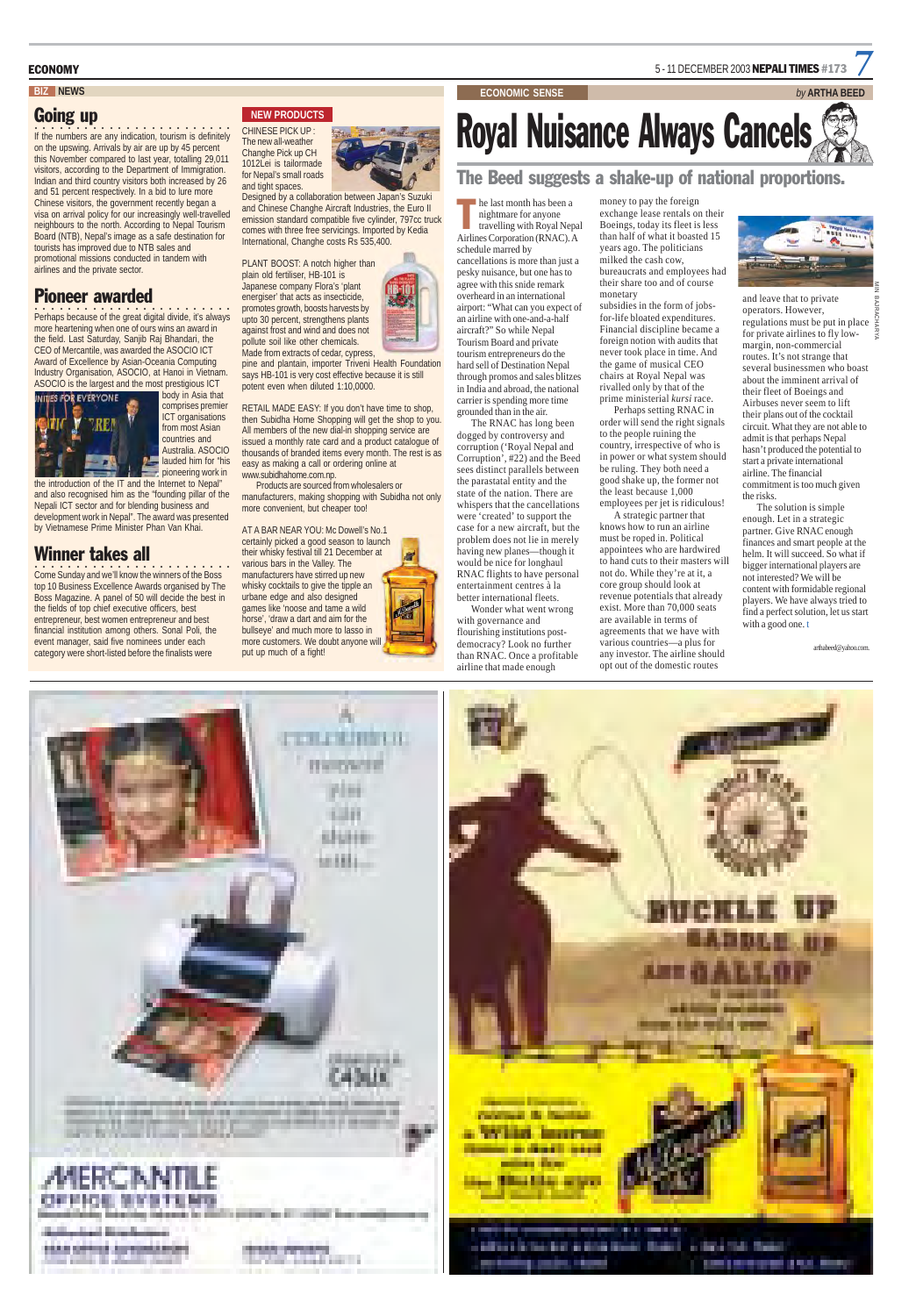t was a misty dawn as the group of five hot air balloons from the Nepal Ballooning 2003 expedition ascended to t was a misty dawn as the<br>group of five hot air balloon<br>from the Nepal Ballooning<br>2003 expedition ascended to<br>1,100m above Bharatpur. The view made the ballooners, some of them veteran Himalayan mountaineers, gasp.

"You could see nearly 500km of the Himalaya—from

*Himalaya*. And later, on his lecture tours, the most asked question was: "When are you organising your next balloon tour to Nepal?" It would take another

Dhaulagiri to Everest," said Austrian mountaineer, Wolfgang Nairz. "It was one of my best flights."

You'd think that after visiting

nine years, four of which went in planning and two in postponements because of political instability in Nepal. "The media reports were







negative, but our local partners kept us updated and I was here for the Everest Golden Jubilee celebrations and knew that things would be okay," Nairz told us. Finally, five teams from Austria, France and Switzerland braved the bad press and the cautionary advisories from their embassies and decided to come.





Nepal 56 times Nairz would have run out of things to see and do, but no. Nairz first came to Nepal in 1970 and then as team leader of the expedition that put the first

men (Reinhold Messner and Peter Habeler) on the top of Mt Everest without using bottled oxygen. Since then, he just kept coming back.



An author and a ballooning buff, Nairz first took off on a gondola over Nepal in 1994 and produced the bestseller in Europe, *Ballonfahren zwischen Alpen und*

Clockwise from bottom l-r: A balloon casts its shadow on a Bhaktapur field. Ready to fly in Pokhara. Ariel view of the misty Valley. Phillipe Boeglin of the French team. Hot air balloons ascending on a cold Kathmandu morning. Organiser Wolfgang Nairz gets the lay of the land.



#### ○○○○○○○○○○ TRISHNA GURUNG ○○○○○○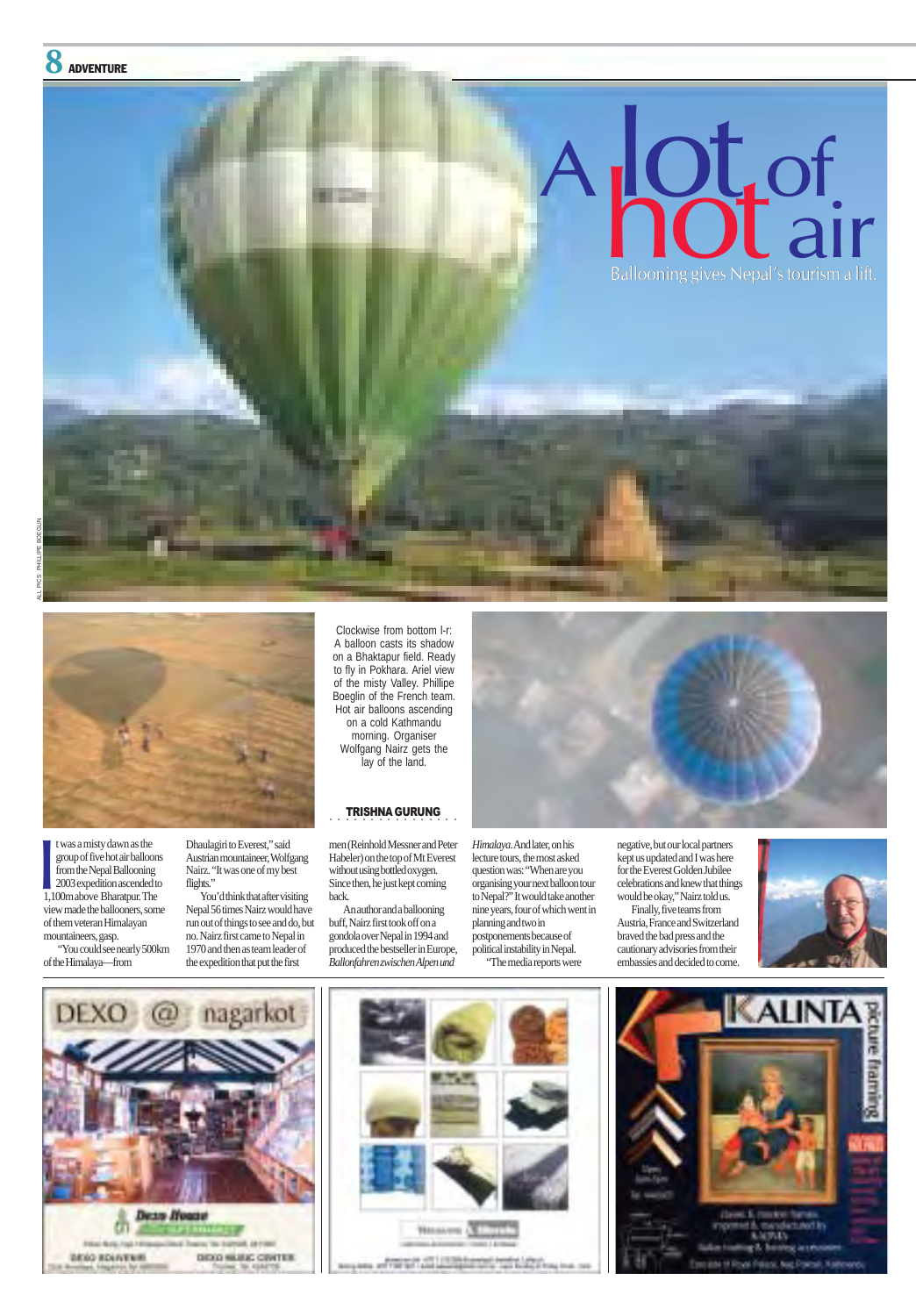#### 5 - 11 DECEMBER 2003 NEPALI TIMES #173





And they are all glad they did. The 17-member team brought their private balloons for the fortnight of ballooning, making three flights from Pokhara, three in Kathmandu Valley and for the first time in ballooning history, were airborne over Chitwan. The teams also did two charity flights at the SOS Village and Mount Kailash School in Kathmandu.

"It was completely different from 1994," says Nairz. "At that time, we had several problems with air traffic control, the airport was not equipped with radar and members of the local support team didn't know how to handle balloons." The second time round it was smoother sailing. Devendra Gurung, the managing director of Lamjung Treks & Expeditions even went to Austria and Germany to learn a bit of ballooning himself. "I had to know what I was doing if I was expected to talk with civil aviation and show my boys the right way to set up the equipment," says Gurung. And it was smooth sailing all the way with glorious weather. Except a hairy situation in Pokhara when a French balloon drifted over an army base and the crew was taken in for questioning. Hot air balloons are at the mercy of the wind direction, and can only control their up and down movements. "We were just having a good time up there playing the trumpet, and a few soldiers even waved at us," says Phillipe Boeglin. But the friendliness seems to have evaporated when the balloon landed just across from the base. "I know what the problem was," jokes Boeglin. "They don't

Walter Mattenberger, a pilot of one of the Swiss balloons, was more impressed with the Nepalis. "I received more smiles, especially from women, than I have in my entire life. The beauty of the country and the friendliness of the people is not a cliché." Thousands of awestruck children and adults rushed to meet the balloonists wherever they landed. "We felt safe all the time," says Schmid.

like French jazz." It took Gurung a harrowing few hours till the army reviewed the video footage and a Frenchman dramatically exposed his camera film to show their goodwill before the balloonists were deemed not to be a security threat.

For the French team, Bhaktapur was the best flight. Boeglin was tooting his trumpet, and families watching the aerial parade from their rooftops gave them well-deserved applause. The balloonists showered presents as they made low passes near Nyatapola and skimmed over the rooftops. The irrepressible Boeglin left Kathmandu with a Tibetan *gyalin* , and its sonorous sound will soon be echoing from balloons in the French Alps.

It was Swiss banker Peter R Schmid's sixth visit to Nepal but this time it was pleasure, not business. He describes the moment with reverence: "We were 4,000m over Pokhara with Annapurna looming ahead. It was a childhood dream coming true, but till I saw it, I never imagined the Himalaya was so overwhelming!"

The real nightmare for Nepal Ballooning's 2003 ground team was logistics. Each balloon weighs approximately 300kg, nearly half of which are the gas cylinders. It took four strong men, one flatbed truck and at least two mobile phones per team before anything got off the ground. And once they were up, up and away, it was anybody's guess where it would set down. Nairz is already planning his next ballooning trip for 2005. He's delighted to see that many locals and expatriates are taking an interest. t





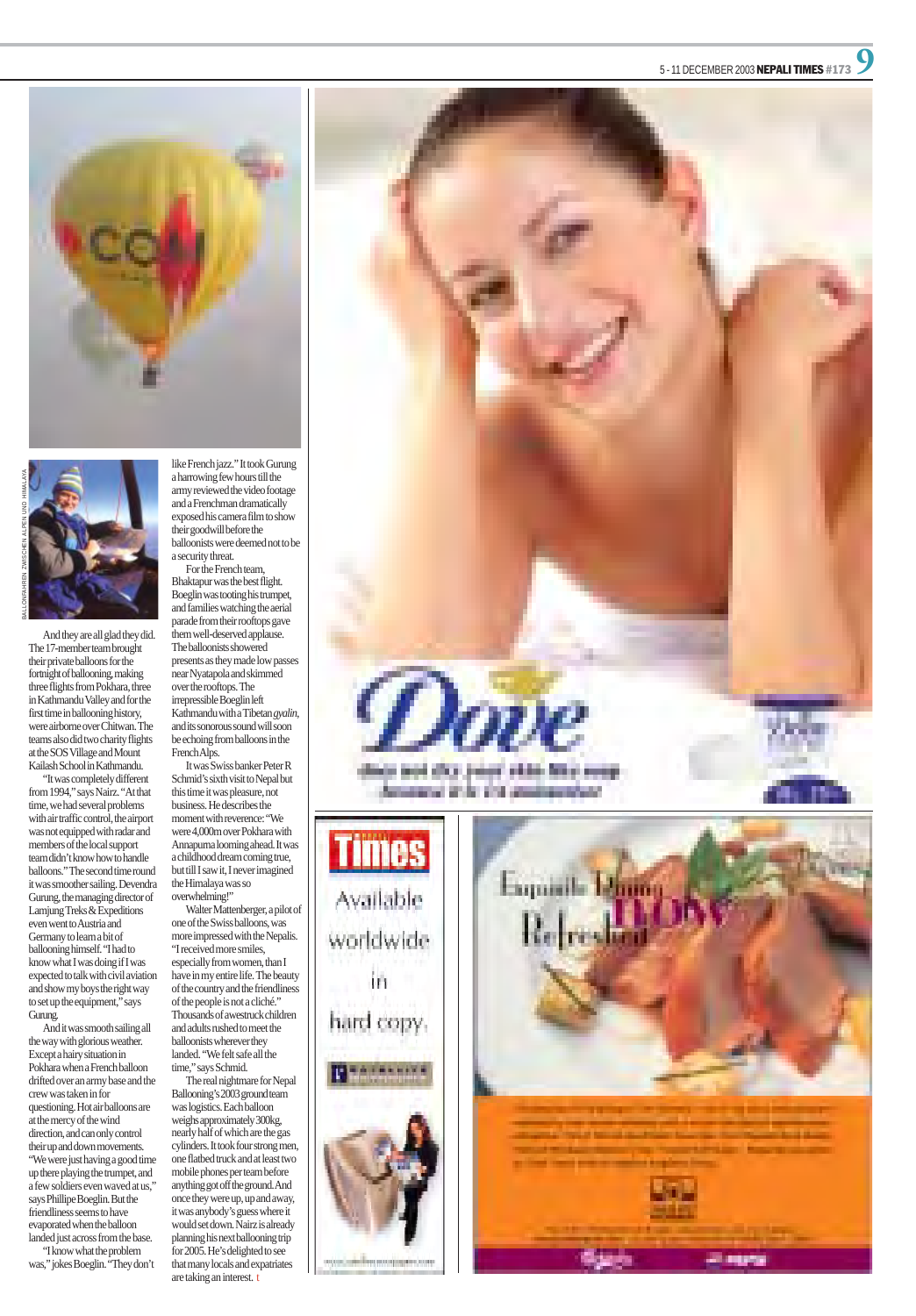### $10$  world  $^{-5}$  - 11 December 2003 Nepali times #173



<u>ivo postupno</u> Ħ lin 1 inin rusi



This year, the US will<br>spend around \$450 billion<br>for the military, including<br>the costs of the Iraq War, while it will spend no more than \$15 billion to overcome global poverty, global environmental degradation and global diseases. In other words, US foreign policy spending is thirty times more focused on the military than on building global prosperity, global public health and a sustainable environment.

Throughout 2003, the world lived with Bush's obsession. Debate over Iraq dominated international diplomacy, and took up almost the entire UN agenda. The war in Iraq cost countless innocent lives, such as when the UN headquarters in Baghdad was bombed. At the same time, Bush's emphasis on a onedimensional, militarized approach to global problems has fueled unrest and instability throughout the Islamic world, leading to increased terrorism in Turkey, North Africa, Saudi Arabia and

Southeast Asia.

The nature of suffering around the world hardly justifies this narrow strategy. Focusing on terrorism to the exclusion of other issues, and emphasising the military response to it, will not bring prosperity and peace, or even a significant reduction in the number of attacks. While 3,000 innocent people died in the US on September 11, 2001, in Africa 8,000 innocent children die every day from malaria.

Yet malaria is preventable and treatable. The problem is that most of Africa is too poor to mobilise the methods of prevention (bed nets) and treatments (anti-malarial medicines) that could save millions of children every year. The US spends more on Iraq each day than it does on Africa's malaria in a year.

As 2003 draws to a close, it is time for world leaders to help guide the world away from the obsessive, failing approach of America's government. President

Bush should be made to understand that the US will find no true international support if America speaks incessantly about terrorism while doing almost nothing about the problems that really affect most of the world: poverty, lack of access

to safe water and sanitation, vulnerability to disease and climate change.

Ironically, President Bush claims that the UN does not follow through on its word. He declared in London recently that "the credibility of the UN depends on a willingness to keep its word and to act when action is required." Yet the US repeatedly violates its own UN pledges.

For example, at the International Conference on Financing for Development, in Monterrey, Mexico in March 2002, America signed the Monterrey Consensus, which includes a promise by rich countries to raise their development assistance towards 0.7 percent of national income. That would bring an additional

\$60 billion per year in foreign assistance from the US approximately what it spent on Iraq this year. Yet President Bush has simply ignored this promise.

There are many other similar commitments that the US has made in recent years to the UN that remain utterly unfulfilled. The US promised action to fight man-made climate change as a signatory to the UN Framework Convention on Climate Change (UNFCC) in 1992. It has so far failed to act. America also promised—in the Doha Declaration in 2001—to open its markets to the world's poorest countries. Yet at Cancun, Mexico earlier this summer, it refused to open its markets even to exports

**COMMENT** *by* **JEFFREY D SACHS** Declaration of Independence



from struggling African economies.

The list goes on and on. At the Millennium Assembly in 2000, the US promised to pursue reduction of global poverty, yet it has taken few steps in that direction. At the World Summit on Sustainable Development in Johannesburg in 2002, America committed itself to protect global ecosystems, yet little has been seen or heard from US policy makers on this issue since then.

America is certainly not alone in failing to promote the international goals adopted in the UN. But because the US is the richest, most powerful country in the world, its neglect is devastating. If the US really wants to undercut terrorism, it must recognize the interconnectedness of extremism, poverty and environmental degradation, and it will need to understand the struggles for survival that are underway among the poor everywhere.

But the world should not wait for America to come to its senses. The US represents just 5 percent of the world's population, and just one vote of 191 countries in the

UN General Assembly. Poor countries, especially the democracies of the developing world—Brazil, South Africa, India, Mexico, Ghana, the Philippines should say, "We need to act on the issues that concern us, not just on the issues that concern the US." What the world needs most in 2004 is a declaration of independence from American willfulness. t *(© Project Syndicate)*

> Jeffrey D Sachs is Professor of Economics and Director of the Earth Institute at Columbia University.

It is time for world leaders to help guide the world away from the obsessive, failing approach of America's government.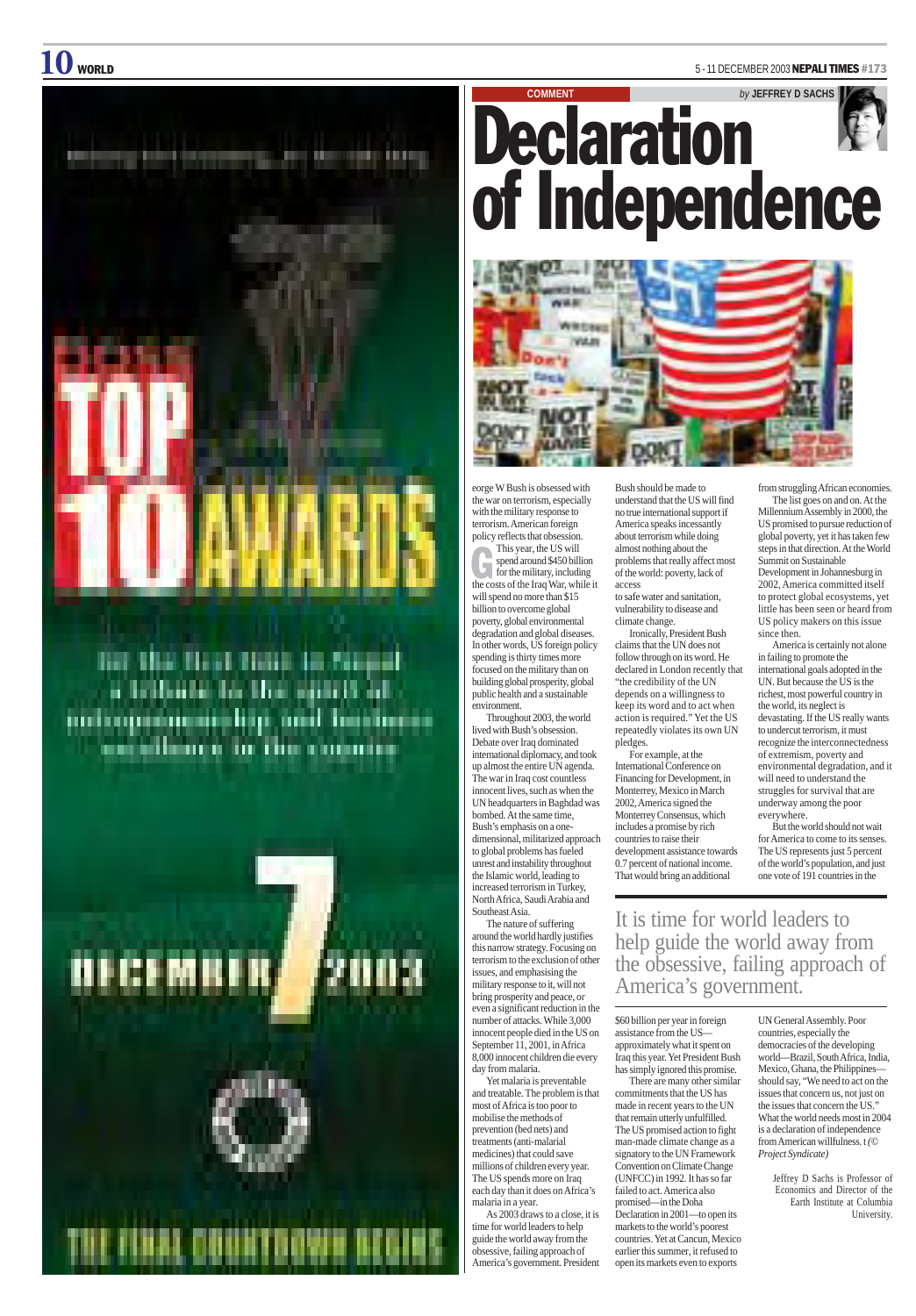he United States has been appearing more<br>often in the political radar screen of the St<br>Lankan Prime Minister, but experts both often in the political radar screen of the Sri Lankan Prime Minister, but experts both in and out of the South Asian island nation do not see Washington taking up a major role in efforts to reach a settlement in its ethnic conflict.

In recent months, up until the prime minister's rival, President Chandrika Kumaratunga, fired three of his Cabinet members and declared a state of emergency early this month, Wickremasinghe has gone out of his way to ensure that US support for his government does not diminish.

Perhaps the clearest signal of this was Wickremasinghe's comment upon his return from the United States after Kumaratunga's moves he said that he had the full support of the US government and that

Washington backed the Sri Lankan government's 22-month-old ceasefire

with the Tamil Tiger rebels. Indeed, compared to past peace negotiations to end a rebellion aimed at

having a homeland for minority Tamils, the US government has played an active role in the current peace process. "A lot of international pressure is there, that is what I think is

keeping them (the government and the Tigers) from firing at each other, that's the only difference between this peace process and the previous ones," said Muttukrishna Sarvananthan, an economist at the International Centre for Ethnic Studies in Colombo.

Washington was one of the co-chairs at the Tokyo donor conference in June that raised \$4.5 billion. It has also kept the pressure on the Liberation Tigers of Tamil Eelam (LTTE), as the

## **"No real strategic interest"**

Tigers are formally called, by continuing to list it as a foreign terrorist organisation. Earlier in April, Washington hosted a conference of donors but did not invite the LTTE because of its terrorist classification. This helped drive the Tigers to suspend its participation in the peace process although the ceasefire has since held.

> Wickrematunge observed that significantly, the government also has the guarantee of US support in case the peace process breaks down. "The United States is throwing its diplomatic muscle behind the government. It will strangle the LTTE's international operations and use its strength with other countries in the event of war."

During an address to the UN General Assembly in October, Wickremasinghe expressed support for US foreign policies, including the invasion of Iraq. At world trade negotiations the same month in Mexico, instead of joining the walkout by other developing nations, Sri Lankan Commerce Minister Ravi Karnanayake held talks with U.S. counterparts on bilateral trade.

But despite the US government's more conspicuous role and Sri Lankan officials' welcoming it, some believe that Washington would never directly intervene in Sri Lanka. The US involvement in Sri Lanka is an unimportant yet unavoidable element of the larger global war on terror, they argue. "The post 11 September crackdown on international financing of the LTTE and other terrorist groups might have helped to bring the LTTE to the table," says Arun Swamy, a research fellow at the East-West Centre in Honolulu.

"There is no way that the United States will be able to solve the Tamil Tiger problem," Dale Watson, former FBI assistant director of counterterrorism and counter-intelligence, said during a forum at the University of California Berkeley recently. But there are others who say that the United States will continue to play a major role, if subtly.

"The United States will not get involved



militarily but will support with logistics," said Lasantha Wickrematunge, editor of the Colombobased *The Sunday Leader* newspaper, who was with Wickremasinghe in Washington. He cites the loose agreement on cooperation on equipment and the gift to the Sri Lankan navy of a surveillance craft by the United States as examples of the change in attitude by Washington. Twenty members of the US navy are also due to train with their Sri Lankan counterparts.

Announcing the training sessions, the US Embassy in Colombo said that it "exemplifies the strong relationship between the two nations'' and that it was one of many such ongoing programs. There has also been a string of visits by high-level U.S. officials, including Deputy Secretary of State

Richard Armitage, to Sri Lanka. Armitage visited the front lines in the north, the region most affected by the ethnic conflict.

The extent of US involvement may however also be determined by India, the military and economic power in South Asia that has a history of engagement in the Sri Lankan conflict. "It is unlikely given what they are dealing with in Afghanistan and Iraq that this administration would risk the political capital of

trying to broker a deal and (it is) inconceivable that they would risk any forces. The latter would largely take care of India's security apprehensions," Swamy observed.

UUtsiders Japan is stepping<br>up its vigilance on foreigners.

During the initial months of peace talks, which began in September 2002, there were signs of disgruntlement both in New Delhi and in Colombo over the Wickremasinghe government's pro-US stance. In fact, the two main opposition parties—the People's Alliance and the People's Liberation Front—both called for more Indian involvement in the process. Wickremasinghe moved quickly and entered into a defence cooperation pact with India.

India's role is further emphasised since Sri Lanka does not hold much value for the US financially and politically. According to 2002 figures, US exports to Sri Lanka were a mere \$172 million, while to India they were \$4 billion. On the other hand, Sri Lanka's textile trade is heavily dependent on exports to the United States. "Sri Lanka has no real strategic interest for the United States," Wickrematunge said.

Its only political value, if any, would be as an ally in a volatile region with forces facing down each other armed with nuclear weapons. Said Swamy: "Their main concern in South Asia…will be to ensure that nothing blows up between India and Pakistan.'' t *(IPS)*

#### ○○○○○○○○○○○○○○○○○○○ ○○○○○ SUVENDRINI KAKUCHI in TOKYO

immigrants and local businesses' demand for foreign migrant labour. In recent months Tokyo has stepped up its vigilance on foreigners, playing into traditional xenophobia against outsiders in Japan, which has long touted its national homogeneity as its uniqueness in the world.

The negative perceptions of foreigners as 'outsiders' was heightened by sensationalised media reports after the September arrests of two Chinese men, both had student visas, for the gruesome murder of a Japanese family in June.

Meanwhile, Japan's top business people have spoken out for the need to accept the reality—and value—of foreigners in the world's second largest economy and favour the easing of restrictions on immigration as means of augmenting an ageing local workforce. Nippon Keidanren, Japan's powerful business

lobby, describes immigration as the "reinvigoration of the Japanese economy" in its policy documents.

It estimates that if Japan accepts 6.1 million workers from overseas before 2025, it will be possible to control the rise of the consumption tax to finance skyrocketing costs of social welfare. Foreigners working in Japan account for only 0.2 percent of all

workers in the country at the beginning of 2000, compared to 11.7 percent in the United States and 8.8 percent in Germany during the same time. The Justice Ministry reports there are around 200,000 non-Japanese people who have overstayed their visas, mostly from Asian countries, such as China, South Korea, Bangladesh and Sri Lanka.

As a sign of the recent backlash, a government poll taken at the beginning of November shows that a high 32.4 percent of people do not want more foreign tourists visiting Japan. Ninety-two percent cited rising crime committed by foreigners as the most pressing reason for this sentiment. This week, the justice ministry reported it has declined 400 applications made by Chinese seeking university entrance in Japan.

he Japanese government's wariness of foreigners has been rising, despite calls by activists for greater integration of T

Last week, the ministry said that starting the



new fiscal year in April 2004, it would toughen checks on foreign students—particularly from countries with high numbers of overstayers who are seeking admission to colleges and Japanese language schools. Ministry officials say this stems from an increase in the number and severity of crimes









committed by those overstaying their visas, resulting in the "deterioration of safety" in the nation. The new measures will hurt Japan's longterm goal of hosting more than 100,000 foreign students to ensure friendly relations with Asian countries.

Ironically, the education ministry has been encouraging more overseas students, resulting in the sudden increase of Chinese students—from 14,519 to 58,533 students last year—who now top the list of foreign students studying in Japan. But reports of increasing crime rates do not help the situation. Local media has reported, for instance, that statistics compiled by the National Police Agency show that 34 percent of Chinese arrested this year were on current or expired student visas. Last year, the Chinese comprised 47.2 percent

of foreigners arrested for crimes in Japan, official figures show. The total number of alleged offences reached a high of 7,690. Asians accounted for 72.5 percent of that number.

But focusing on this is not productive and misleading, critics say, adding that it reflects not just crime itself but a bigger problem of lack of acceptance and space to live and work legally and in an integrated manner in the country. They are critical of the government's policy, which they say has double standards. It turned a blind eye on lowpaid foreign workers when they were needed during the economic-bubble years when labour was scarce, but changed its position when the unemployment rate shot up. t *(IPS)*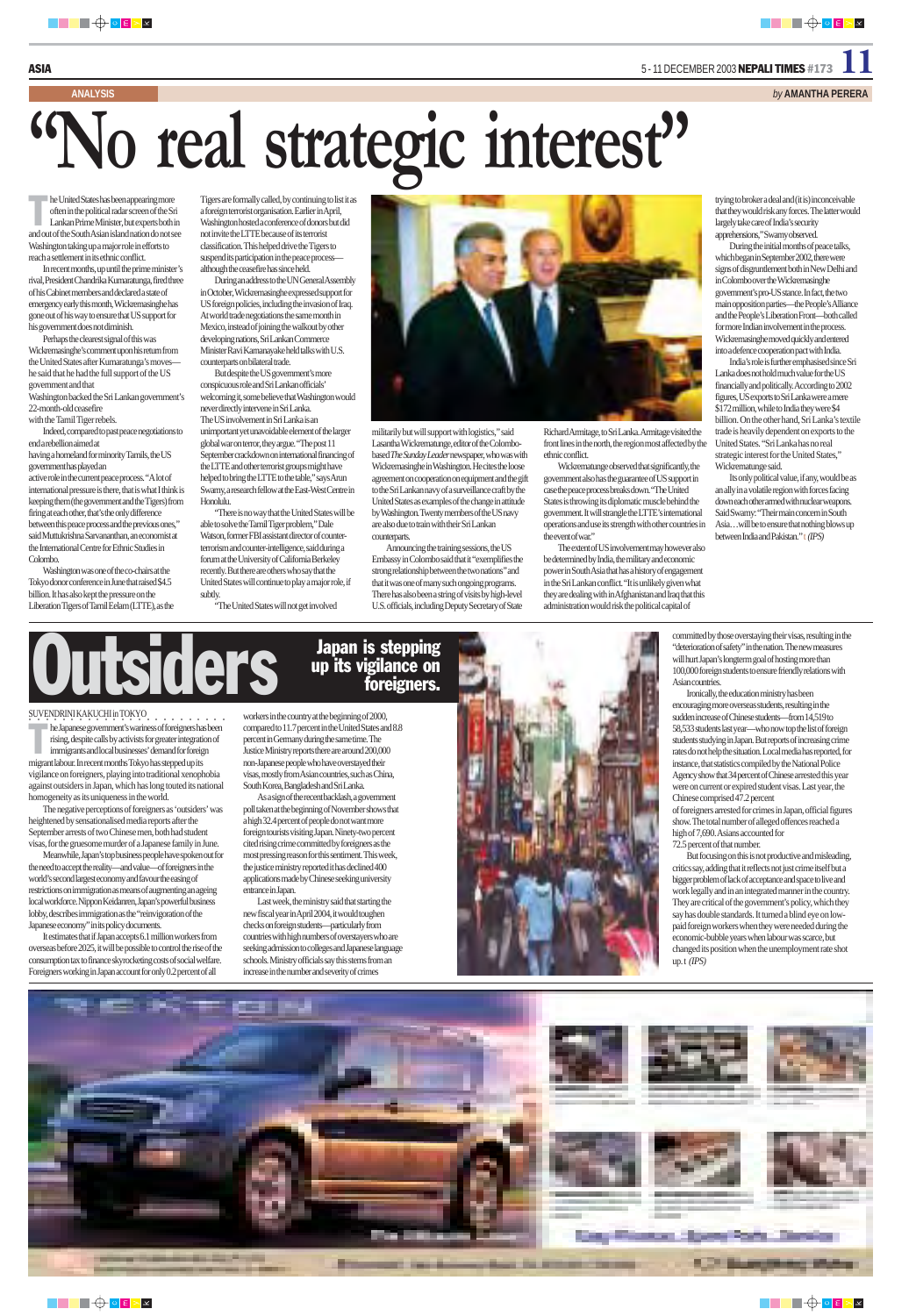



Viagra barter<br> **•••••••••••••••** Bhimsen Sapkota in *Nepal Samacharpatra*, 1 December

.<br>नेपाल समाचारपत्र Around 1,000kg of yarchagumba, widely known as the Himalayan Viagra, was illegally exported from Upper Dolpa to China before winter settled in this year. Chinese businessmen had arrived in huge numbers at the border area near Tinje village to buy the 'insect-turned-plant' believed to be a sexual stimulant in traditional oriental medicine in South-east Asia and even here in Nepal. "There were lots of people this time," says Chandra Shahi of Dunai. "We could not get more than one and a half kilogram." Many locals said even Maoists came to the highlands to gather yarchagumba.

 This time trade was different: the Chinese came with food and clothes to barter for yarchagumba and prices varied widely between Rs 60,000 and 150,000 per kilogram, depending on the quality. It was market time and everyone wanted to turn a profit, and most of the transactions took place with the government getting only a meagre Rs 60,000 revenue of only three kilograms. The reason is simple: the government's revenue rate of Rs 20,000 per kilogram is exorbitant for yarchgumba collectors who prefer to sell their collection illegally to Chinese traders.

"We know there have been illegal transactions of yarchagumba in Upper Dolpo," says CDO Gyan Prasad Dhakal. "But we can't help it until security is tightened on the norther border." Dolpo adjoins Tibet and has no security personnel at all. Hostile terrain and the Maoist insurgency has confined both the police and the army to the district headquarters. "If only there were proper

Baburam Bhattarai in *Nepal Samacharpatra*, 30 November

नेपाल समाचारपत्र

It is quite natural that the recent meeting held in India between the top leaders from the Maoists and the Communist Party of Nepal (Unified Marxist Leninist) raised so much discussion and speculation within the country and internationally. It is normal for state and global power centres to interpret what took place within their frame of interest and on their level of comprehension.

But it needs to be clarified that the dialogue between the leaders of the two parties was planned and deliberate. There is no need to give it a mysterious spin. Our party has always admitted that there has to be tripartite power equilibrium among the Maoists, parliamentarian parties and the monarchists. This is why we have been proposing a dialogue among these three forces to work towards a permanent solution.

During the last ceasefire and peace talks period, we regularly met supporters of the old regime and the monarchy, and the parliamentarians who are at present between the old and the new regimes. The current return to conflict is thanks to a militarily intoxicated group who were instigated by some foreign powers with vested interests, and that led to the collapse of the peace negotiations.

We have kept our channels of discussion open with the parliamentary parties agitating against the royal regression. The politburo meeting of our party last month analysed that the struggle among the three forces in the country was gradually changing, melding into a tussle between two factions. In line with that analysis, it also concluded that a new type of dialogue had to be initiated with the parliamentary parties. Hence, the kind of meeting between top Maoist and UML leaders.

> $Demand and supply \ldots$ *Bimarsha*, 21-27 November

been reported time and again, but the government has turned a deaf ear and a blind eye to the matter. The clandestine arms trade was not reported by businessmen or security sources but by porters.

We are not surprised at the royal fascist elements' concern at our meeting. Bullseye! We feel good about it. The only surprise we have is the way



these elements, who cannot survive even for one day without alms from foreigners, have been shedding crocodile tears just because we chose to meet on foreign soil. They are also harping on about how the Indian state has protected the Maoists. Moreover, some people are demonstrating their intellectual bankruptcy when they say that the meeting between Maoist and UML leaders in Siliguri two years ago and the latest one in Lucknow justifies their argument that India has been the base of the entire 'people's war'. They also made a foolish argument that the Maoist problem will not be solved until our party leaders are arrested and extradited by the Indian government.

> *Himal Khabarpatrika*, 2-15 December हिमार

> With absolutely no training or outside guidance, 15-year-old Prasant Kumar Gupta surprised everyone by making a robot, assembling electronic and video game parts packaged in a plywood box. Gupta was so inspired by a robot made by college student



Diwakar Jha that he decided to make his own. So with Rs 2,000 to buy all the parts, Gupta made his robot in just 30 days. His robot can shake its thumb, move its eyes, rotate its head and walk backwards and forwards. The robot, which operates on both battery and electricity, can also count people visiting Gupta's home, switch lights on and can even launch its rocket when someone enters the house. "I can build a more efficient and sophisticated robot if I had more money," says Gupta who comes from a middle-class family in Kadamchok of Janakpur. "Ever since he was a child, he was always interested in making something or the other," says his father Suresh Kumar Gupta, who assembles projectors, torches, alarms and other electronic goods for a living. A grade 10 student, Gupta wants to

As for the issue regarding meeting in India, one must understand that we have a problem and an enmity with the Indian reactionary ruling class, not with India and the people. Secondly, everyone must remember that there are more than 10 million poor Nepalis who earn their livelihood in India. We are trying to organise them and under their protection we plan to hold talks with different quarters. There is nothing wrong about it. It is rather a big revolutionary responsibility. Thirdly, this is the time when the Maoists have already occupied more than 80 percent of the total land area of Nepal, so we are under no compulsion to hold meetings in foreign lands. The people should also know that many national and foreign political powers have lined up to hold talks with our party.

"The Indian government expressed worry over the Lucknow meeting between the leaders of the Maoists and the UML party.'

We would like to urge some genuine patriots who are misguided by Goebbelian-styled propaganda of the old regime. They should not just see the outer part of an object or an incident. They must consider the internal and summary aspects to have a clear picture.

### **12** FROM THE NEPALI PRESS SELECTED MATERIAL TRANSLATED EVERY WEEK FROM THE NEPALI PRESS 5-11 DECEMBER 2003 NEPALI TIMES #173

## Bullseye

security arrangements, we could collect millions of rupees as royalties from the yarchagumba collectors," says Dhakal. Projects halted<br>• *Space Time*, 30 November

DHANGADI – The Maoists in Kailali district are putting a halt to development activities funded by the Germans and the British. They have been distributing leaflets saying their action is necessary to put

an end to "Western influence". The rebels say that the recent visit by German ambassador Rüdiger Lemp accompanied by GTZ

staff to

western Nepal indicates growing foreign interference even in villages. The Maoists

accuse NGOs and government agencies for misusing funds in the name of rehabilitating and resettling the liberated kamaiyas (bonded labourers). There are an estimated 30,000 kamaiyas in the district. The rebels sent a message to the District Development Committee not to run its RCIW program without their permission. Two days ago, the Maoists confiscated a motorcycle and gave a last warning to the engineer and overseer of RCIW when they entered Urma VDC without any 'permission papers'. Engineer Birendra Kumar says that the Maoists started taking action after they learnt that some NGO workers and

government staff started using foreign funds to politically discontinuity influence the kamaiyas, dalits

and other displaced populations.

That Nepali traders have been helping Maoists buy pistols, rifles, combat uniforms, medicines and food materials through the Khasa border has

The dealers are allegedly working closely with key Maoist leaders around Tatopani. Even personnel from the immigration department and the police force have been implicated. Khasa has remained a trade route not only for the Maoists but for Indians as well. Security sources say that Islamic militant organisations use the area to get new AK47 rifles. Sources say that while the Maoists used high altitude villages in Dolakha and Sindhupalchok to bring in Chinese munitions, they have been using local dealers to smuggle in other supplies through different entry points on the Arniko highway.

Besides villages like Panchkhal and Barabise, police offices have been removed from Dolalghat, Balefi and Kharichaur. The market places in these towns are completely under Maoist control, making it easy for the rebels to contact traders and financial supporters. After the Chinese border security forces arrested a group of arms smugglers, Nepal's district security force in Sindhupalchok showed interest in nabbing traders and financial supporters.

One of the smugglers arrested recently is a known Maoist worker, Hiralal Shrestha from Sindhupalchok. Shrestha is just an ordinary committee member of the Maoist party in Sindhu-Dolakha but the mafia, in a bid to protect the bigger players, has made Shrestha a scapegoat. Dozens of businessmen and political leaders of Sindhupalchok and top Maoist leaders are major suspects in the case. Vigilance by the security forces has tightened along the route and a close eye is being kept on transactions of traders of Tibetan origin from Chetrapati and New Road in the Valley.

Radio Mao ○○○○○○○○○○○○○○○○○○ *Rajdhani*, 3 December

The Maoists had been using FM radio very effectively for propaganda purposes in western Nepal till the army recently began an active search operation for their station bases. Three Maoist FM stations broadcasting 'Republic Radio Nepal' are already closed and many more have been forced to move with their equipment, making regular broadcasts difficult. Sources say the offensive against the Maoists in Bhawang and Korchawang in Rolpa made it especially difficult for the rebels.

## **Robotics**

– Prime Minister Surya Bahadur Thapa in *Kantipur*, 2

MIN BAJRACHARYA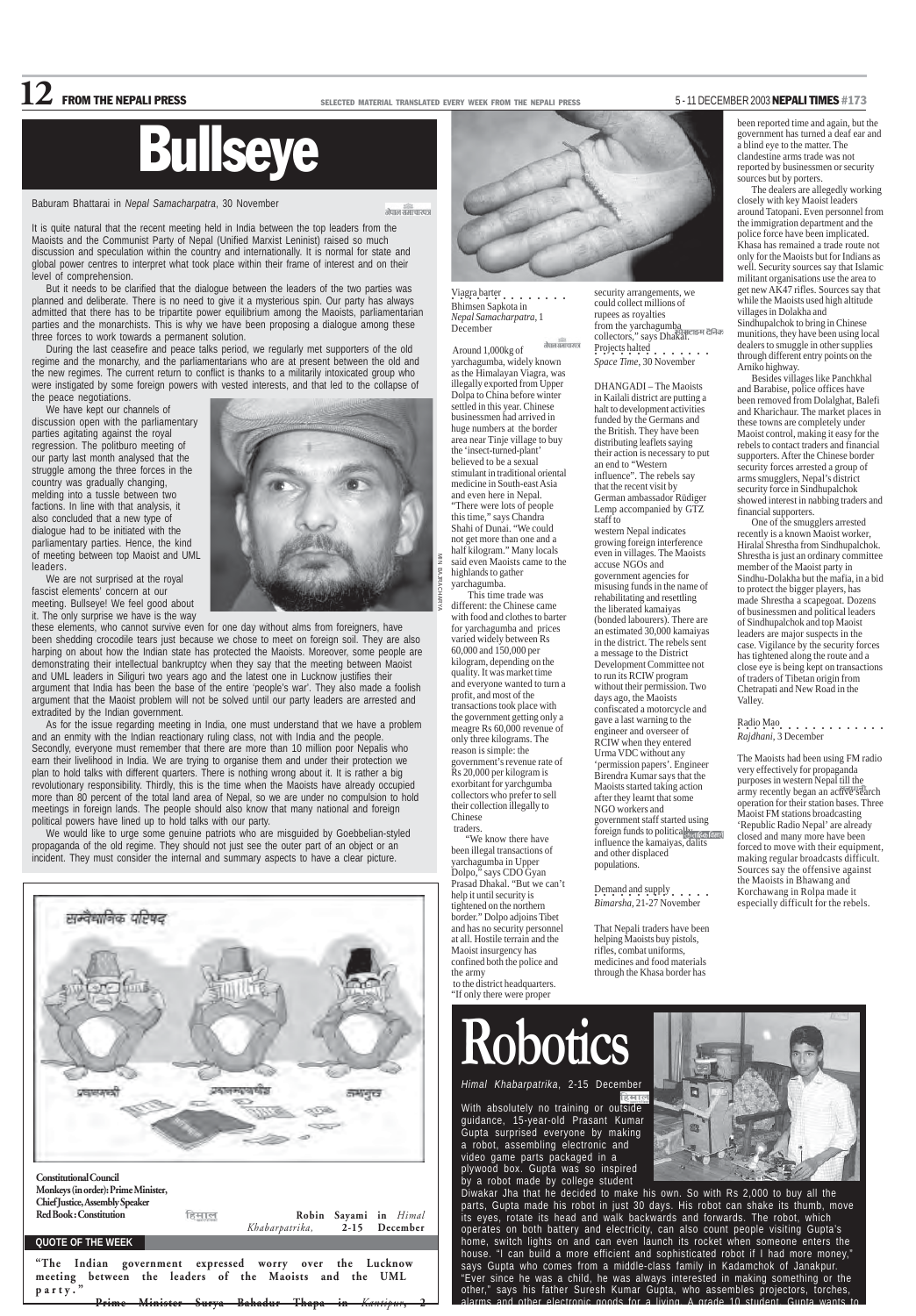

27 May-28 May [No entries]

#### Sunday, 29 May

Police Training Centre (Detention Camp)

Dr Mrigendra Raj Pandey examined me. He took almost one hour to do so. He seems to suspect heart trouble. He doesn't tell the patient what he suffers from, perhaps not to alarm him. But by the kind of advice he gave me—not to do any physical exercise, not to bathe in cold water, to avoid anything that promotes weakness, etc, to avoid fat in food, to eat a little at a time but frequently, and by the nature of the questions that he asked me, I could gather in his opinion my heart condition is not OK. He said that he would consult some of his colleagues and determine the kind of investigation before he would prescribe treatment. He has taken my case seriously. As he was departing he told me by the way that he himself was not perfectly all right and had given up hectic schedule of work, and a very limited no. of patients, like me etc. I inquired about his wife + asked him to remember me to her. I am a little worried as a result of his demeanor, altho he told me to take things easy. An hour before he came, I had a further attack of blackout in my left eye. My vision from the left eye was gone for about 15 minutes after which it again started reappearing slowly. This is the 3<sup>rd</sup> attack since the last two months. Fortunately Dr Mrigendra Raj came after that, so I could tell him about this attack also.

In the evening immediately after dinner at about 7:45 pm General Malla (of Royal Guards) visited me on behalf of the king with a message that since a meeting between the king and myself at the juncture wouldn't be good to either party, the proper channel would be Malla through whom I could communicate whatever I have in mind to the king in full trust. I told Malla that I would like to discuss things with the king face to face without any intermediary. Malla's points of talk: (i) He is king's envoy, (ii) I therefore could trust him fully (iii) A direct meeting between us would be harmful for both of us because interested parties could make capital out of it. (iv) Any abrupt change in the present system would create more problems than solve them (v) That this visit to me should be kept strictly private, nobody, not even my family members, should get an inkling of it. (see 28.5.77)

#### (from 29.5.77)

My points: (i) There are interested parties in the seat of authority which don't want any understanding between us. There are foreign powers, too, interested in keeping us apart. Hence I don't want to conduct talks through anybody. I know most of them who are in the king's favour wouldn't take long to betray the nation if it suits them. So far as the king is concerned he has vested interest in the nation's progress, because his survival depends upon it. Therefore I can be frank with him, but I don't trust others to always keep the interest of the country at heart. I don't mean to suggest that I don't even trust Malla. I do trust

## **Back at Sundarijal >49** "The king is a well-meaning person…"



My 1<sup>st</sup> reaction after he was gone was of frustration. The king perhaps doesn't want to do anything soon + later the situation may not so develop as to necessitate a meeting between us. Therefore I have to be prepared to be in prison for a long long time – considering my health it may be too long.



him. But the question is not whether I have specific message to convey to him—I want to discuss various issues with the king (ii) My regret has been that the late king and myself couldn't meet as a result of machination of foreign powers (ie India) and the then PM who was India's man (iii) Even today in the cabinet there are people who can't be depended on, some of them are members of our party (iv) The king's primary responsibility is to forge a national unity and I can be of help to him (v) The king is a well-meaning person  $+$  is dedicated to the idea of national economic development but inspite of this the development is heart-breaking today—no general mass enthusiasm has been generated for it. We could do it. (vi) The king needs real support—the support of his courtiers is no support, we can provide real help to him (vii) India's designs are not good but to meet this challenge we have  $1<sup>st</sup>$  to be really united (viii) We can't afford to antagonise India, we can more than anybody perform a role here nationalistic but friendly with India (ix) I don't suggest that the king take a reverse gear and abruptly introduce a new political system—democratisation should be a kind of process which could take couple of years to complete—i.e. reversal through imperceptible stages—phasing out + phasing in. I have pol. plan for this purpose, but I will discuss it only with the king. (x)The king has emphasized even in his latest direction of *gau pharka* that the system could absorb new ideas and is amendable. This is an escape clause—which will be helpful when the process of democratization starts (xi) I want that there shouldn't be an unnecessary delay in our meeting because situation is likely to develop which may make it more and more difficult for us to meet + evolve united national forumla for the solution of various problems (xii) As it is by my trial + the response to it by my (see 27.5.77)

#### (from 28.5.77)

friends + reaction to it here has created an unfavourable atmosphere—which would go on worsening (xii) The trial itself has created a situation–I had to defend myself in terms which are not conducive or a favourable atmosphere for talks. I did take a stand in my defence which I wouldn't have otherwise taken in the interest of a proactive meeting with the king.

Malla was with me for about half-an-hour, Malla stressed that this meeting must be kept secret. When I told him that IG (Police) himself had brought Malla to me, he said that IG knew how to keep his mouth shut. About ½ an hour before Malla came the sentry posted at the gate of my camp had been withdrawn. He came back ½ hour after Malla left me. When I asked him if he would see me again he said unless I had anything specific to convey to the king he wouldn't be coming. In case I wanted to see I him I should send word to him through the IG.

haran Pradhan is at the Bongo Club in Edinburgh, teaching exotic Bollywood dances to a mixed crowd of Asians and **C** exotic Bollywood dances to a mixed crowd of Asians and<br>Scots, all of whom want a bit of *desi* style. Pradhan, 40, looks the part, dressed in a silver tunic and an orange turban. When he lived in Nepal, Pradhan did some choreography for Bollywood films and even acted in a few. He also choreographed Bollywood

moves for television shows, but this is the first Bollywood class he ever held.

Bollywood is becoming more mainstream in Scotland. It's used to sell everything from banks to lager. "A lot of the people who have come along to my dance classes say they are doing it because they saw a Bollywood movie," says Pradhan, who has a degree in dance from the University of Coventry. Now, fans of the world's most popular films can learn to move like their favourite stars. Pradhan takes enthusiasts through dance routines from blockbuster films and his classes have started drawing crowds to this club near the Scottish Parliament. The Bongo Club decided to host the classes after receiving requests from film fans.

Pradhan first came to the attention of the Bongo Club when he performed at the grand opening of their new Holyrood Road venue. Manager Ally

Hill said: "Charan performed at our opening night and was just sensational. It really is quite something to see. It looks amazing and it is a dancing style that is so full of life. I think there could be quite a big market for it, given the reaction we have had so far, at our first few classes."

Bollywood is the world's most successful film industry in terms of global ticket sales. Long and elaborate song-and-dance routines are a staple of most Bollywood classics. The popularity of the films in Scotland was highlighted by last year's visit of megastar Shah Rukh Khan, dubbed 'the Indian Tom Cruise', who was mobbed at the Edinburgh film festival. The Bollywood industry produces up to 1,000 movies a year, a quarter of the world's films, in about 20 languages. It exports its films to 95 countries, with the biggest percentage going to the United State Britain and Canada. India's 13,000 cinema halls have a daily audience of around 15 million. The popularity of Bollywood films in Scotland encouraged producers to record movies here. One of Shah Rukh Khan's biggest hit movies, *Kuch Kuch Hota Hai*, was shot in Scotland in 1999 at Loch Lomond, Glencoe and Tantallon Castle, in East Lothian. The popularity of the genre has also influenced Western cinema, with hits such as *The Guru,* incorporating colourful Bollywood-style dance routines. Dana MacLeod, who works for Out of the Blue Arts & Education Trust and the Bongo Club, say the classes were another sign that Bollywood was becoming part of mainstream Scottish culture. "Bollywood is so huge in India and it is the modern dance style for all the children out there, but it's very different to Western styles. That is why Charan is so good, in that he manages to make it accessible to anyone who comes along to his class. I think it has taken a while for the Indian culture to really come through here, but now it is everywhere. There are Bollywood movies on the television, and Bollywood imagery is used in everything from the Bank of Scotland to Tennents lager [adverts], which I think gives you some idea of how far it can go." t

## **Great Scots!**

A Nepali dance master is teaching them how to

#### shimmy and shake in Edinburgh.

○○○○○○○ ○○○○○○○○○○○○○○○○○○○○○○○○○○○

| Indian dishes<br>(Free delivery to selected areas)<br>Harihar Bhawan, Lalitpur (Next to Himalayan Bank Ltd.)                  | Call 5541-592                                                                                                                                                       |
|-------------------------------------------------------------------------------------------------------------------------------|---------------------------------------------------------------------------------------------------------------------------------------------------------------------|
|                                                                                                                               | <b>ADMISSION OPEN</b><br>WELCOMES YOU IN ITS NEW FRENCH LANGUAGE SESSION                                                                                            |
| Courses<br>Regular, Crash, Oral, French Civilization & Conversation<br>Come and register<br>From 27 <sup>th</sup> November to | 8 <sup>th</sup> Dec. 2003 to 17th Feb. 2004<br>Contact<br>Alliance Française                                                                                        |
| to 7th December 2003<br>from 9 am to 6 pm<br><b>EASY TIMES</b>                                                                | Thapathali (opposite Rotary<br>Club) Tel: 4241 163, 4242 832                                                                                                        |
| It's never been easier to<br>subscribe to<br><b>Nepali Times</b><br>Just dial this number<br>and leave your address.          | <b>Mandala House</b><br>APARTMENT HOTEL<br>Service of a Hotel<br>Feeling of a Home                                                                                  |
| 5543333                                                                                                                       | Baluwatar, Kathmandu<br>Tel: 4412412 (9:00 am - 5:00 pm)<br>98412-24635 (after 5:00 pm & Saturdays)<br>E-mail: mandala@wlink.com.np<br>Web site: www.mandala.com.np |



Transferred from Sundarijal to the Police Training Centre in Kathmandu, BP Koirala gets a visit from the king's emissary. He argues why it is important for him to meet the king, and the things he would like to discuss with him. But it doesn't look like a meeting is imminent.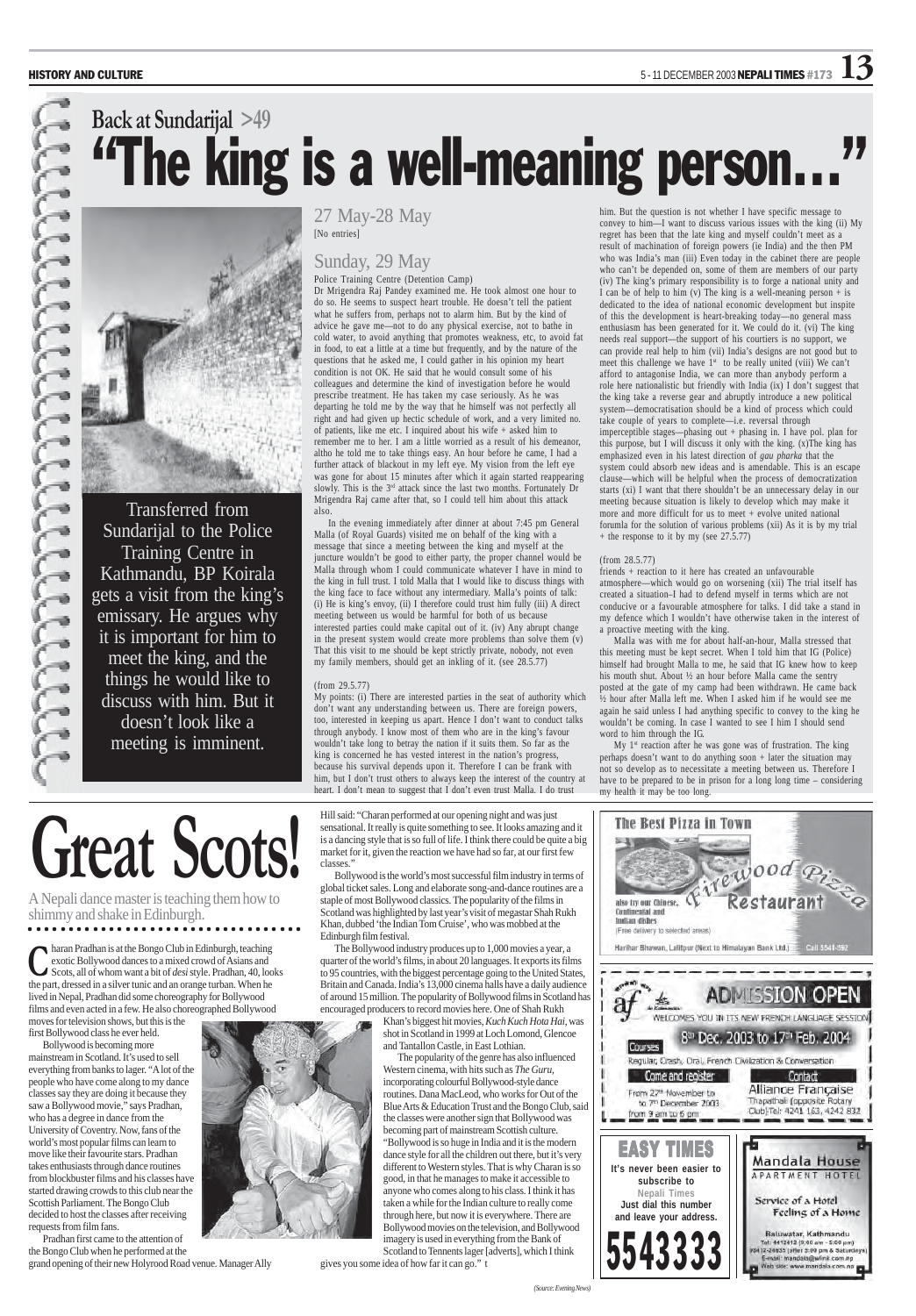

## $\mathbf{14}\text{ }\overline{\text{c}}$   $\text{CITY}$   $\text{5 - 11 DECEMBER 2003 NEPALI TIMES #173}$

*For insertions ring NT Marketing at 5543333-36.*



Complete Subditon Of T-Shirts **Burnen Frinting with** International Biandard **Bourert Quality.** 

HARATI MATA UDHYOG (Specialist in T. John Gureau Frinting) Pr. Pako Bara Boart, Salticianum, Daniel<br>Pr. Pr. Saltisanu, Azarbert, Pak 972-1, Saltinop<br>Roman Barantheringheten, Long of







#### **KATHMANDU VALLEY**

There is a significant development of westerly fronts that are advancing eastward. It could bring light rains to central Nepal including Kathmandu this weekend to end a drought in the Valley that has stretched for over a month and a half. The northern Himalaya, however, will have to wait for its next fresh snowfall, despite temperatures in most high valleys falling to below freezing, because the frontal track is directing clouds towards the western Gangetic plain. Winter will truly arrive with these fresh westerly fronts: nights get colder and days will hover around the 20-degree mark.

FESTIVALS AND EXHIBITIONS

- v **My devotion** Poubha paintings by Japanese artist Kazuko Asano, till 12 December at Gallery Nine, Lazimpat. 4428694
- v **Reflections of Colour** Paintings by Susan Gillerman Boggs till 9 January at Siddhartha Art Gallery, Baber Mahal Revisited. 4218048
- v **Abstracts,** expressionistic oil paintings, watercolours, etchings and unique modern bronze sculptures, photographs and floral art till 13 December at Park Gallery, Lazimpat 4419353 and Pulchowk. 5522307
- v **Sofa so good** Paintings by Kripa Joshi at Dhokaima Café at Patan Dhoka. 5543017
- v **The Last Picture Show: Faces of Chitwan** Photographs by Susal Stebbins, till December 21 at Lazimpat Gallery Café. 4428549

#### **EVENTS**

- v **Teesta Socials 2003**: Reunion of schools from Darjeeling district. Meet old friends, make new memories. 8PM onwards 12 December at 1905, Kantipath. Tickets: Rs 250. Details: Dee (981057570), Trish (981020164), Bin (981053724).
- v **Christmas Bazaar** AWON's annual bazaar 10AM–4PM on 6 December, Hyatt Regency Kathmandu. Handicrafts, jewellery, food stalls and children's activities corner. Entry Rs 50, under 12's free. Details: awonchristmas@yahoo.com
- v **A musical afternoon with Kuber Rai** 3PM on 7 December at Yala Maya Kendra. Tickets: Rs 300 available at Dhokaima Café, 5543017.
- v **How to develop peace** Public talk by Lama Zopa Rinpoche at 3PM on 14 December. Siddharta Hall, Blue Star Hotel, Tripureshwor. Open to all. Details: Himalayan Buddhist Meditation Centre. 4249270
- v **Summit Hotel's Xmas Night Market** Followed by Summit's Famous Friday BBQ. 3-9PM 12 December. Free entry. 5521810

#### MUSIC

v **Lucky Ali Live in Kathmandu** also featuring Deepak Bajracharya 2PM on 6 December at Dasharath Rangasala Ticket: Rs 200. 6PM on 7 December at Hyatt Regency Kathmandu. Ticket: Rs 2,999 per person (dinner and drinks). Tickets available at Gemini Grocery, Hot Breads, Alina's Bakery Café, Suwal Music and Station Pub.

#### DRINK

- v **Festival of tropical black rum drinks** and great steaks at K-too! Beer & Steakhouse, Thamel. 4433043
- v **Cosmic Cocktails** and chic home furnishings at Mitra Lounge Bar and Mausam homestyle boutique. Above Cafe Mitra, Thamel. 4259015
- v **Fusion** at Dwarika's for over 100 cocktails, happy hour and Abhaya & The Steam Injuns every Friday. 4479488

#### FOOD

- v **Sunday brunch**: Buckwheat pancakes, scrambled eggs with smoked salmon, roast duck with orange sauce and more, Sundays 10AM-3PM at Dhokaima Café, Patan Dhoka. 5543017
- v **Bring your wine** along every Thursday and Sunday and buy our dinner. Himalatte Café, Thamel.
- v **Momos & More** the finest momos in town also at Dhobighat. 5520692
- v **Bhaktapur Night BBQ dinner** in the Shambala Garden every Friday. Rs 600 per person (welcome drink and dinner). 4412999
- v **Roadhouse Café** for speciality coffees. Opp St Mary's School, Pulchowk. 5521755
- v **Authentic Chinese food** at Tian Rui Chinese Restaurant, Thapathali. 4243078
- v **Traditional Nepali Thali lunch** at Patan Museum Café inside Patan Museum. 11AM-2.30 PM. Cocktails and snacks 2-7.30 PM. 5526271
- v **Saturday BBQ Lunch** at Club Himalaya Nagarkot. Rs 500 per person. 468008
- v **Traditional Newari Thali** at Kathmandu Guest House, Thamel. 4431632
- v **Vegetarian specialities** at Stupa View Restaurant & Terrace, Boudha Stupa. 4480262

#### **GETAWAYS**

- v **TGIF** Dwarika's Friday overnight package includes the Friday BBQ, deluxe room and breakfast. 4479488
- v **Spend time** in Kathmandu Valley's last pristine forest just past Boudhanath. Gokarna Forest Golf Resort & Spa 4451212
- v **Microlight flying adventures** with the Avia Club, Pokhara.
- v **Shivapuri Heights Cottage** 30 minutes from Kathmandu, at the edge of the Shivapuri Reserve. Email: info@escape2nepal.com
- v **Weekend Special** for Rs 3,000 per couple, Park Village Resort, Budhanilkantha. 4375280
- v **TGIF overnight package at** Dwarika's Hotel. 4479488
- v **Shivapuri Cottage, Dadagaon** Nature, peace and luxury. 4354331
- v **Magnificent mountains** and deluxe tents at Adventure Tented Camp & Country Kitchen. 4418992
- v **Escape to Godavari** Special holiday package on half board for the entire family at Godavari Village Resort. 5560675

As the cold intensifies, the pollution level in Kathmandu continues to edge up. The concentration of particles that are small enough to enter the human body (PM10) in





urban areas such as Putali Sadak, Thamel and Patan Hospital was once again significantly higher than the national standards throughout the week, and higher than the previous week. Even in non-urban areas like Tribhuban University, Kirtipur, the PM10 increased by 15 percent compared to last week.

**what you breathe.**

| what you breathe. | <b>THE PURPLE IS</b> | 180     |        |    | in Kathmandu 23-29 November in<br>micrograms per cubic meter. | Average PM10 levels at selected points | <b>ISO</b> |
|-------------------|----------------------|---------|--------|----|---------------------------------------------------------------|----------------------------------------|------------|
| Good              | < 60                 |         | 1975   |    | Source: www. mope.gov.np                                      |                                        |            |
| Ok                | 61 to 120            |         |        |    |                                                               |                                        |            |
| Unhealthy         | 121 to 350           |         |        | 73 |                                                               |                                        |            |
| Harmful           | 351 to 425           |         |        |    |                                                               |                                        |            |
| Hazardous         | >425                 | Patan H | Thamel | TU |                                                               | Bhaktapur Matsyagaun Putalisadak       |            |



**Visit Ground Zero** Fine wines, designer candles, cards, gifts, stationery, wooden items, perfumes and more. Darbar Marg, opposite Hotel de l'Annapurna

**Visit Femilines,** the Exclusive Lingerie Store for ladies undergarments, nightwear, bathrobes and more. Ladies staff. Opposite Sajha Yatayat, Harihar Bhawan, Pulchowk. Tel: 547428

**To Let**: Rabibhawan area two storey house 4 bedrooms 2 bathrooms large kitchen dining living terrace lobby and porch and telephone. Contact: **Roshani** 4275180



**KAL HO NAA HO** 

**LIVE IN STYLE!** Arcadia Apartments in the heart of Thamel. Centrally located, fully furnished apartments at unbelievable rates. For details: 981026903, 4260187

**Renting made easy**: www.2letonline.com**-** Looking for a place to stay- Log on to find the perfect house, apartment or even a retail space that meets all your needs. Make an easy 1000 bucks by reporting a vacant property to us. Find out howwww.21etonline.com

**To Let:** Pleasant room (with private, ensuite bathroom) in a quiet bungalow in Lazimpat. Share kitchen and large lounge. Perhaps suitable for visiting professional or volunteer. Tel 4428549

**Get 10 %** exclusive discount on the normal subscription rate of Himalmedia's publication namely; Himal Khabarpatrika, Nepali Times and Wave magazine. Only at the Grihini Department Store limited, Baluwatar, Phone: 4415186

**To Let**: Flat in Jawalakhel Opp. Mahila Kendra.2 bedrooms,2 baths, living-dining, terrace with wooden floors. Contact: 5524389

**Wanted :** Nepali pilot, interested person should have experience for ultra light aircraft with Rotax 582 engine. Apply with cv, photo and contact address within 7 days to Avia Club Nepal Pvt. Ltd., P.O. Box 13680.

**For Rent:** One Bed Sitting Room completely furnished with hot water and attached Bathroom. Everything New. Suitable for single person but two people is possible and Free Laundry provided. Contact Ram at Chabahill, Kapaen Tel: 2071019.

#### **ABOUT TOWN BOOKWORM**

#### **KATHMANDU AIR QUALITY**



#### **NEPALI WEATHER** *by* **MAUSAM BEED**

www.jainepal.com **11.45 AM, 3.15 PM, 6.30 PM JAI NEPAL CINEMA**

#### **CLASSIFIED**

*Courtesy: Mandala Book Point, Kantipath, 4227711, mandala@ccsl.com.np* A revised version of the author's doctoral dissertation, these volumes provide a comprehensive history of Nepal-China relations up to 1955, focussing on the Nepal-China War 1791-1972, Nepal's diplomatic relations with China, their mutual interests in each other and the resumption of diplomatic relations in 1955. The author offers a detailed history of Nepal-China relations and a reference for history students.

Grab your tissues, Karan Johar is back with all his legion. His mission is to make *Kal Ho Naa Ho* the biggest tearjerker of 2003. Directed by Nikhil Advani, scripted and produced by Karan Johar, the film has music by Shankar-Ehsaan-Loy and lyrics by Javed Akhtar. The script trudges the tried and tested path of yesteryear's hit *Anand,* but with the contemporary look. Set in a New York neighbourhood, *Kal Ho Naa Ho*

Call 4442220 for bookings. takes a look at the life of the Kapurs, a half-Punjabi, half-Catholic family. Naina Catherine Kapur (Priety Zinta) shoulders the responsibility of her family which includes her mother Jennifer Kapur (Jaya Bachchan) and great grandmother. Enter Aman Mathur (Shah Rukh Khan), an incorrigible optimist even in the face of his ailment, who decides to make a few changes in Naina's life. To accomplish this task, he ropes in his friend Rohit (Saif Ali Khan). Weighing heavily on its emotional quotient, *Kal Ho Naa Ho* is guaranteed to get your popcorn soggy.



|  | Daily 2045-2115 BBC नेपाली सेवा |
|--|---------------------------------|
|  | Daily 2245-2300 BBC नेपाली सेवा |

**Get ready for a brand new day with BBC World Today.**

**Every morning on 102.4 FM from 5:45-6:15 AM**





| Radio Sagarmatha<br>P.O. Box 6958, Bakhundole, Lalitpur, Nepal |                |
|----------------------------------------------------------------|----------------|
| Tel: ++977-1-545680, 545681.<br>Fax: ++ 977-1- 530227          |                |
| E-mail: radio@radiosagarmatha.org,<br>www.radiosagarmatha.org  | रेडियो सगरमाथा |



#### **Lumbini: A Haven of Sacred Refuge** Basanta Bidari Hill Side Press, 2002

Rs 800

This second edition is a comprehensive publication containing a detail history and archaeology of Lumbini since the seventh century BC, including the life of Buddha. The author, an archaeologist, has many years of experience working in Lumbini. He provides a general background on the site and points of special interest for pilgrims and visitors.

**A Comprehensive History of Nepal-China Relations Up to 1955 AD Vol I&II** Vijay

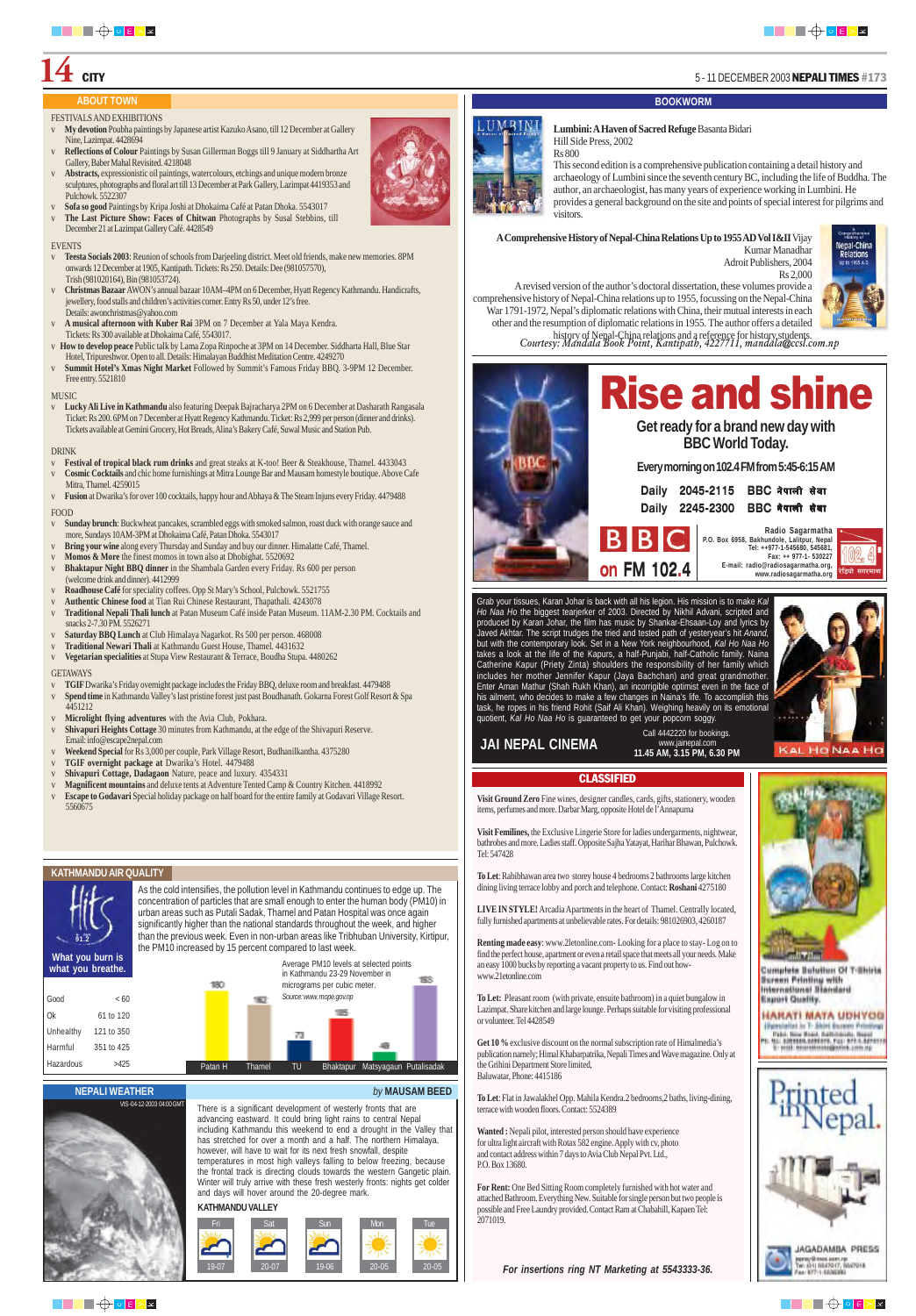#### 5 - 11 DECEMBER 2003 **NEPALI TIMES** #173

#### **NEPALI SOCIETY**

T treet educator Rajkumar Tripathi wants to deconstruct the myth that poverty drives children to the street. "It's lack of love that makes poverty drives children to the street. "It's lack of love that makes<br>poverty drives children to the street. "It's lack of love that makes<br>and they are not home, they are not homeless and they are not always poor," he says. Rajkumar should know, he is 22 years old, and became a street child himself.

He was only four when his mother left him after a row with her husband and in-laws. "I always wanted my mother to love me but she was never there," he says. Rajkumar was neglected by his father, and wasn't sent to school. One day, he ended up in front of Panch Kanya secondary school in his village Ratomati (30km from Banepa), where he was lying on the floor crying, with a book in hand. After hearing his story, the school principal took pity and sponsored his education.

Four years later, his mother returned but showed no love for her son. Rajkumar was so heartbroken he left home and ended up on the streets of Kathmandu alone and cold. Thus began his street life: begging in Thamel, sleeping in the cold, exploited by carpet factories and small hotels, getting beaten up by employers. The children's organisation Bal Kendra, took him off the street and gave Rajkumar and several others like him food, shelter and most importantly love and care.

SRADDHA BASNYAT. . . . .  $\sum$  y the 18<sup>th</sup> century the splendour of Patan rivalled that of any great splendour of Patan rivalle<br>that of any great<br>civilisation. Today, anyone who visits that ancient city square has to visually edit out the rising number of tall cement buildings to imagine what it must have been like when the Malla kings commissioned this remarkable legacy to Nepali architecture. Residents are beginning to realise what they have is irreplaceable and are taking an active interest in preserving and renovating what most people consider the jewel among Kathmandu's seven World Heritage Sites.

> "Some of us decided that instead of going back to the streets, we should be helping each other," says Rajkumar who set up Bal Chetna Samuha when he was 14. Just when he started getting bored, Rajkumar met Sunil Pokharel, the street theatre director of Parivartan, and started organising street plays.

> Today, Rajkumar is back on the streets—this time with the group Saath Saath to counsel children on the streets, helping to find sponsors for their education and medical aid. He started his own theatre called Andhero Bato (Dark Road) and says the negative connotation is deliberate. "Life on the streets is still bleak and the children there are living in trauma everyday," he says.

> Rajkumar is married and has a two-year-old daughter, and his main message to the children on the streets is to hope and aspire for something better. But for Rajkumar, personally, there is still a hole in his heart that his mother's love should have filled. He hopes he will get it one day. *(Naresh Newar)*



Historically, temples and monuments were safeguarded by the traditional *guthi* system within the mainly Newari communities that inhabited Patan. *Guthis* were given land from which the edifices were maintained. But the *guthi* system soon fell into misuse with g*uthiyars* selling off the land and siphoning money. The monuments they were supposed to safeguard fell into disrepair, with barely enough funds to conduct daily pujas, let alone any renovation work. Still, for the most part, we are not at risk of losing the major temples or the palace itself to neglect or the modernisation drive. There is enough local and international interest to keep these public monuments safe.

Private homes, however, are at greater risk. Kulal Dangol of Jyapu Samaj, an organisation that concentrates on preserving Newari culture, pinpoints the problem succinctly, "Patan residents feel homes must be preserved, but it's hard to support growing families in a small structure, let alone think about restoring it. They need to

## Patan: thinking outside the square.

Residents are pitching in to conserve their collective heritage.



earn some kind of return from their homes."

Dilendra Raj Shrestha has always lived in Patan and owns the Third World Restaurant just behind Krishna Mandir. Growing up, he saw the Patan of his youth change as new buildings replaced traditional homes. No one had thought of preserving private structures or even renovating them with traditional elements, so Shrestha decided to do something about it.

Shrestha set up Patan Tourism Development Organisation (PTDO), initially with help from GTZ. Realizing that people must benefit economically from traditional homes if they are to maintain them, Shrestha suggested converting their homes into quality tourist accommodations. A home in Kulimba is nearly finished with UNESCO support and two others are in the pipeline. Shrestha completely restored his own home using traditional materials

and reusing all the timber used to build the house in 1936. PTDO funded the restoration with a soft loan scheme with a 3 percent service charge that will be used to promote restored homes. The rest goes back into the revolving fund for restoring more homes. Shrestha's home is now open to all as a source of inspiration. An investment of Rs 1.5 million is not within everyone's reach and PTDO has limitations. Shrestha says the government should be more supportive through subsidies like that on timber and show greater leniency

on their strict restoration specifications. "A concrete structure with a traditional facade will at least look nice from the

outside," he says.

At Kathmandu Valley Preservation Trust (KVPT), Rohit Ranjitjar disagrees: he would rather see homes preserved than reconstructed. KVPT focuses on raising funds to preserve public monuments. Since 1991 they

have restored 19 buildings, mostly in Patan, and see a bright future for similar work. For Ranjitkar it's a question of awareness— residents must realise they are part of a







collective heritage. A 115-page document issued by the government through Kathmandu Valley Town Development Committee has building bylaws complete with definitions, diagrams and maps for Kathmandu and Lalitpur. The cities are classified into inner city area and residential zones, both further

divided into sub-zones. Guidelines are set for everything from damp  $\frac{8}{2}$ MIN BAJRACHARYAproofing building sites to specifications for floor height in a **BAJRACHA** traditional Nepali style structure in each subzone.

With modern buildings replacing traditional homes, we're all edging towards a mass homogeneity. People want hasslefree buildings and easy maintenance. But Ranjitkar points out that the new structures have an average lifespan of eight decades. "Traditional mud mortar timber houses last longer—timber can be replaced, the walls, which are natural insulators, are not difficult to redo and reinforce." It's more expensive, but to Ranjitkar, it is worth every rupee to preserve centuries of Nepal's heritage. While KVPT offers technical solutions to private homeowners, it's difficult to get outside funding for the latter.

Meanwhile, Shrestha dreams of a time when the Patan skyline will once again resemble the glory of old because, "In the future, no one will come to Patan to see just four temples and a darbar. If we are to survive, heritage conservation is crucial." t



## **eed 1**